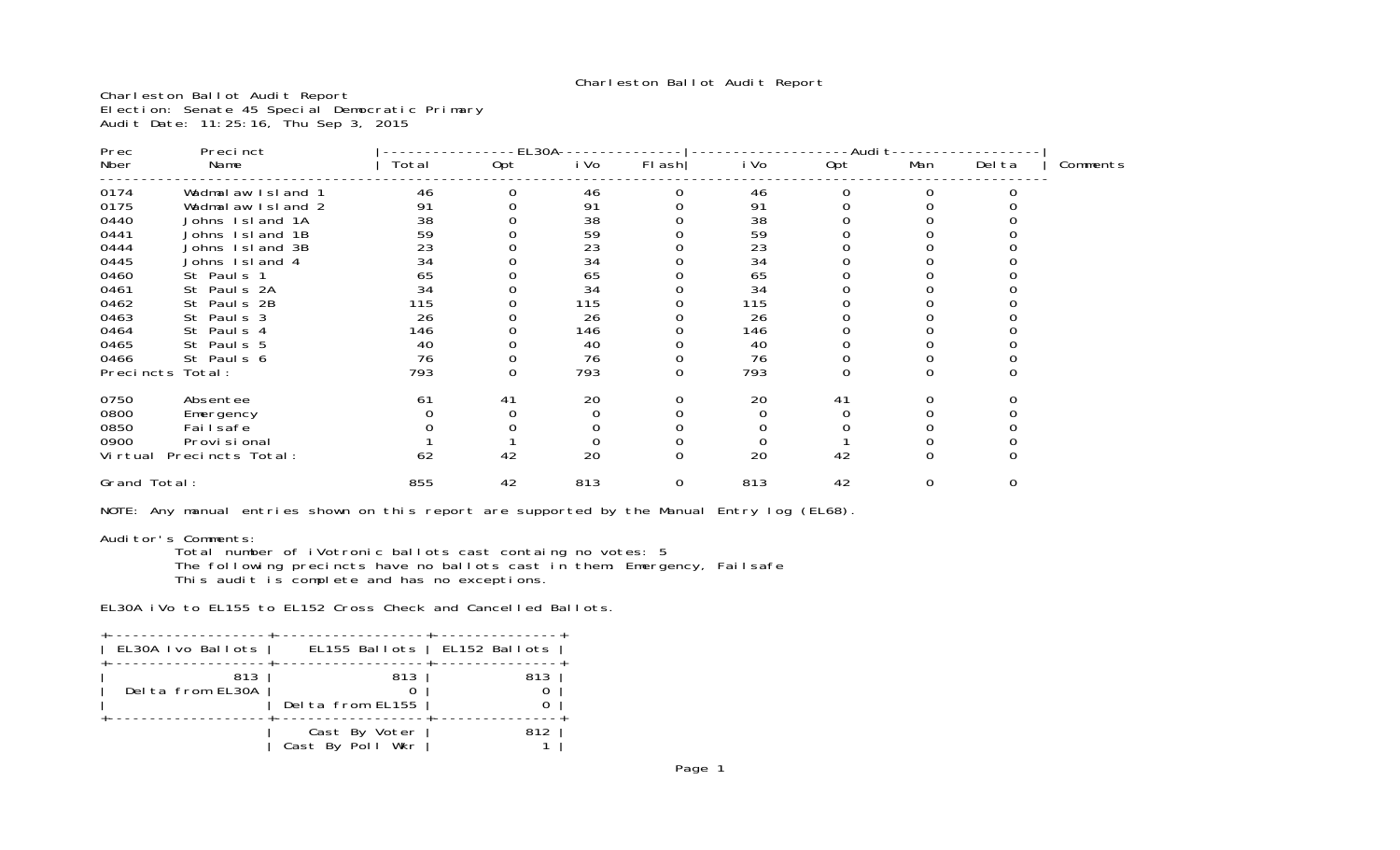| Blank Cast by PW                                                                                                       | 0 | Charleston Ballot Audit Report                                                                |
|------------------------------------------------------------------------------------------------------------------------|---|-----------------------------------------------------------------------------------------------|
| Cancelled Ballots                                                                                                      |   |                                                                                               |
| Wrong Ballot<br>Voter Left AB<br>Voter Left BB<br>Voter Request<br>Printer Problem<br>Terminal Problem<br>Other Reason |   | (AB = After ballot selected by poll worker.)<br>(BB = Before ballot selected by poll worker.) |

Number of audio (ADA) events in this election: 0

Note: The following machines(s) have audit records but no ballots were cast on them:  $\frac{2}{7}$ , 5139857 Because they do not have ballots cast, they cannot be matched to a precinct. This is not an issue as long as the EL30A Ivo Ballots, the EL155 Ballots and the EL152 Ballots match in the table immdiately above.

How to read this report.

This is the ballot level report. It compares the number of ballots cast in the tabulation report, the EL30A with the number of ballots cast in the audit data.

The values read from the EL30A report are reported in four categories; Total, Optical (Opt), iVotronic (iVo) and Flash. None of these values on each line are calculated but parsed from the actual report. The total lines are the calculated sums of the individual precince line values.

The Opt totals are the total number of ballots cast on paper ballots that were scanned into the optical scanner and transferred to the tabulation computer via memory stick or ZipDisk (depending on the type of device, M100 or M650 used to scan the ballots.) Optical totals should exist only in some but not all of the Virtual Precincts at the bottom of the table.

The iVo totals are the results gathered from the PEBs (Personal Electronic Ballot) which are used to open and close an iVotronic voting machine and, after the polls have closed, gather the ballots cast for transmission to the tabulation system.

The Flash totals are the totals that are read from the flash cards in the rare event that the ballots cannot be copied from the machine to the PEB or from the PEB to the tabulating machine.

The values on the Audit side come from the iVotronic audit data that is read from the flash cards as part of the audit process. That process combines the individual machine data into two master audit files, the EL155 Vote image log and the EL152 iVotronic event log. The EL155 contains a record of all the votes cast on a ballot. The vote images indicate the machine 0counting the number of asterisks in a precint we get the number of ballots cast in that precinct. That number should always match the number in the iVo column on the EL30A side of the report.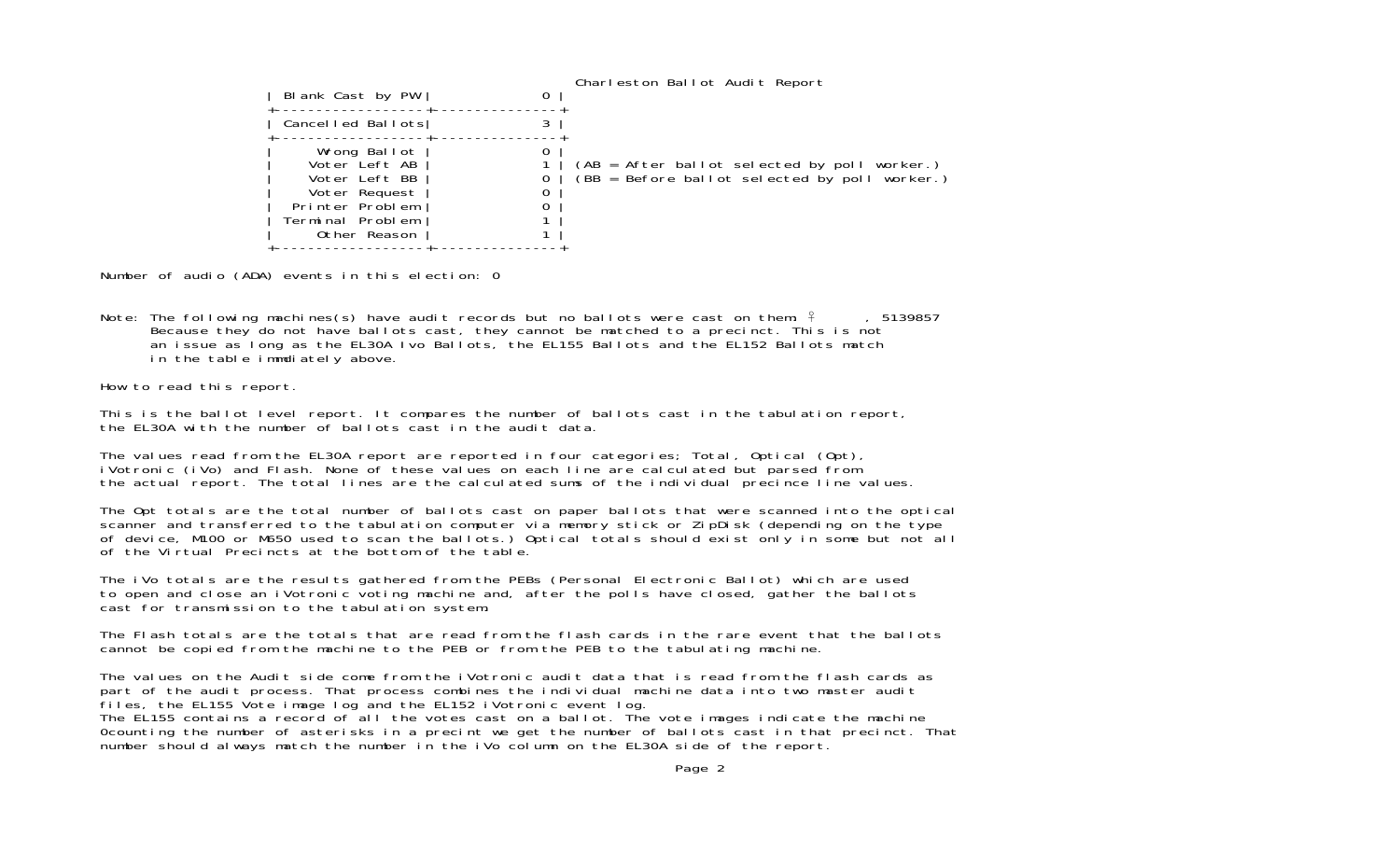#### Charleston Ballot Audit Report

Optical ballots do not have electonically readable audit files. So if the audit data iVotronic total does not match the EL30A Total value, the auditor is prompted to read the paper report from the optical scanner and enter the total ballots cast into the auditing program.

If the sum of the audit iVotronic and Optical ballots cast still do not match the EL30A total value, then the audit software reads the EL68 Manual Entry log for any changes made in that precinct to either the iVo or Opt totals by the CEC staff. It displays any manual entries to the auditor for inclusion into the totals. If accepted by the auditor these entries are automatically added to the Man column from the Manual Entry log.

Finally, the audit software calculates the Delta value which should be zero unless the sum of the iVo, the Opt and the Man do not match the EL30A Total column. If the Delta is greater than zero then audit data is missing. A comment will be placed on that line in the report indicating missing audit data. If the Delta value is less than zero then there are more ballots in the audit data than there are in the tabulated data and a comment will be placed on that line in the report.

Wherever possible, the audit system will attempt to indicate where the difference is by displaying the iVotronic machine numbers and the number of ballots cast on that machine that exist in the audit data In the case of missing tabulated data, it might be possible to identify a machine that has the same number of ballots cast as the delta value and that number and ballot count will be highlited with  $a <$  sign. If there is a non zero Delta value there will be an entry by the auditor explaining the variance.

Finally, there is a EL30A iVo to EL155 to EL152 Cross Check and Cancelled Ballots table in the report This table should indicate that the nubmer ballots cast in the EL30A match the numbers in the EL155 and the EL152 report. Then there are some statistics pulled from the EL152 repor that indicate how many ballots were cast by the voter and the number cast by the poll worker. Lastly the number of ballots that were cancelled and the reason they were cancelled. It should be noted that the reason cancelled is chosen from a pull down menu presented to the poll worker when a ballot is cancelled, there is no way to validate the poll worker's choice.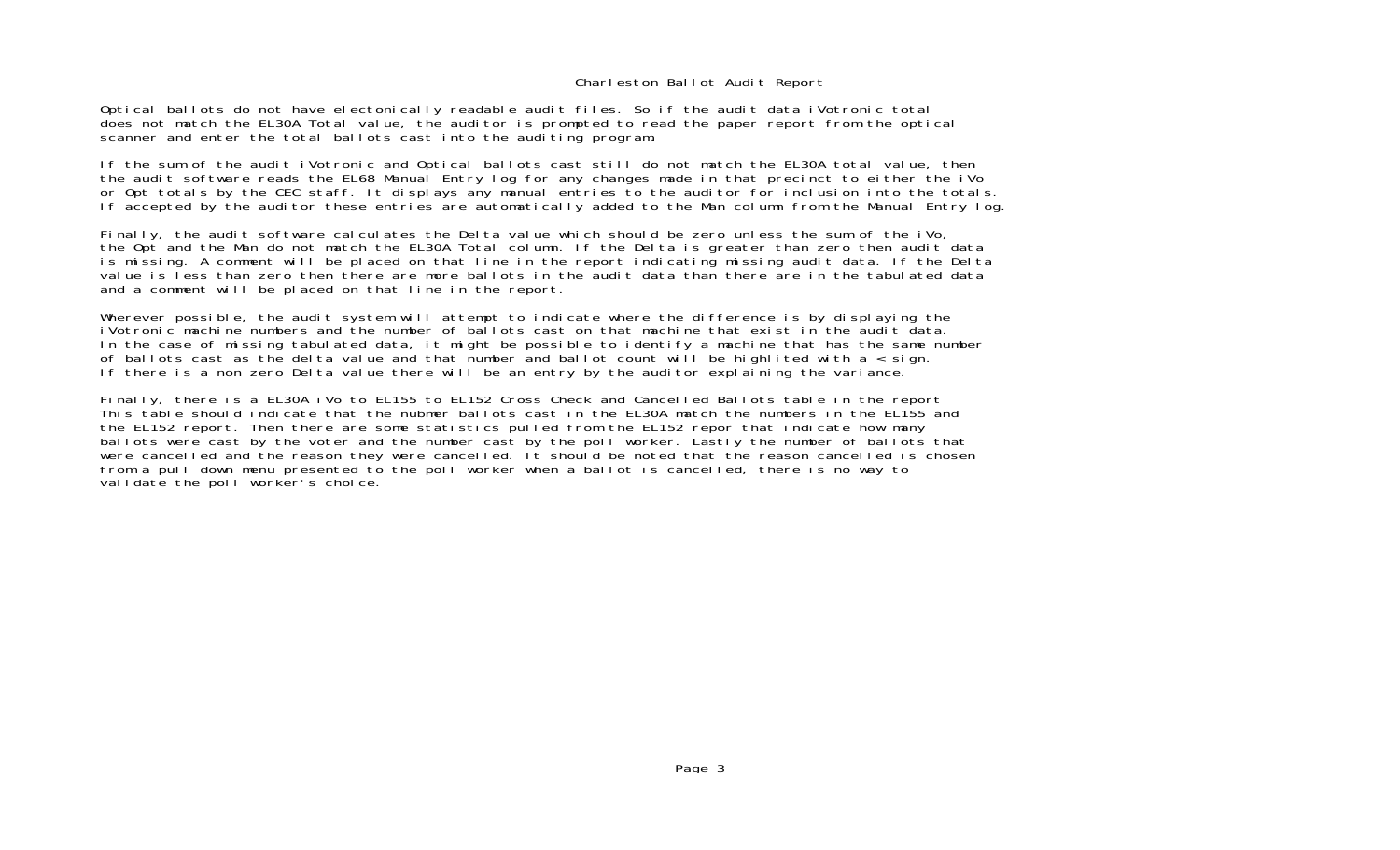#### Charleston Vote Level Audit Report Election: Senate 45 Special Democratic Primary Audit Date: 11:25:38, Thu Sep 3, 2015

| Precinct Number / Name                                                                                                                                                                                                                |                                                                                                                                                                           |       |                                           |                                                 | -------------EL30A---------------- ----Audit------- |                                                                                   |                                                 |                                                                           |          |
|---------------------------------------------------------------------------------------------------------------------------------------------------------------------------------------------------------------------------------------|---------------------------------------------------------------------------------------------------------------------------------------------------------------------------|-------|-------------------------------------------|-------------------------------------------------|-----------------------------------------------------|-----------------------------------------------------------------------------------|-------------------------------------------------|---------------------------------------------------------------------------|----------|
| 0ffice                                                                                                                                                                                                                                | Candi date                                                                                                                                                                | Party | Total                                     | Optical                                         | i Vo                                                | Flash                                                                             | i Vo                                            | Del tal                                                                   | Comments |
|                                                                                                                                                                                                                                       |                                                                                                                                                                           |       |                                           |                                                 |                                                     |                                                                                   |                                                 |                                                                           |          |
| Wadmalaw Island 1<br>0174<br>State Senate District 45<br>found                                                                                                                                                                        | Chauncey N Barnwell                                                                                                                                                       |       | $\mathbf 0$                               | $\mathbf 0$                                     | 0                                                   |                                                                                   | 0 * No Audit Data expected or                   |                                                                           |          |
| State Senate District 45<br>found                                                                                                                                                                                                     | William Bowman Jr                                                                                                                                                         |       | 0                                         | 0                                               | 0                                                   |                                                                                   | 0 * No Audit Data expected or                   |                                                                           |          |
| State Senate District 45<br>found                                                                                                                                                                                                     | Sheree Darien                                                                                                                                                             |       | $\Omega$                                  | $\mathbf 0$                                     | 0                                                   |                                                                                   | 0 * No Audit Data expected or                   |                                                                           |          |
| State Senate District 45<br>found                                                                                                                                                                                                     | Kent D Fletcher                                                                                                                                                           |       | $\Omega$                                  | 0                                               | $\Omega$                                            |                                                                                   | 0 * No Audit Data expected or                   |                                                                           |          |
| State Senate District 45<br>found                                                                                                                                                                                                     | Libbie Henry Green                                                                                                                                                        |       | $\Omega$                                  | 0                                               | 0                                                   |                                                                                   | 0 * No Audit Data expected or                   |                                                                           |          |
| State Senate District 45<br>State Senate District 45<br>found                                                                                                                                                                         | Kenneth F Hodges<br>R Keith Horton                                                                                                                                        |       | 16<br>$\Omega$                            | 0<br>0                                          | 16<br>$\Omega$                                      | $\mathbf{O}$                                                                      | 16<br>0 * No Audit Data expected or             | 0                                                                         |          |
| State Senate District 45<br>State Senate District 45<br>found                                                                                                                                                                         | Margie Bright Matthews<br>Richmond Truesdale                                                                                                                              |       | 27<br>$\Omega$                            | 0<br>0                                          | 27<br>$\Omega$                                      |                                                                                   | 27<br>0 * No Audit Data expected or             | 0                                                                         |          |
| State Senate District 45<br>State Senate District 45                                                                                                                                                                                  | John Edward Washington<br>Korey Williams                                                                                                                                  |       | 2<br>$\mathbf{1}$                         | 0<br>$\Omega$                                   | 2<br>$\mathbf{1}$                                   | 0<br>$\Omega$                                                                     | $\overline{2}$<br>$\mathbf{1}$                  | $\overline{0}$<br>$\mathbf{O}$                                            |          |
| Wadmalaw Island 2<br>0175<br>State Senate District 45<br>found                                                                                                                                                                        | Chauncey N Barnwell                                                                                                                                                       |       | $\Omega$                                  | 0                                               | 0                                                   |                                                                                   | 0 * No Audit Data expected or                   |                                                                           |          |
| State Senate District 45<br>State Senate District 45<br>found                                                                                                                                                                         | William Bowman Jr<br>Sheree Darien                                                                                                                                        |       | 2<br>$\Omega$                             | 0<br>$\Omega$                                   | 2<br>$\Omega$                                       | $\mathbf{O}$                                                                      | 2<br>0 * No Audit Data expected or              | 0                                                                         |          |
| State Senate District 45<br>State Senate District 45<br>State Senate District 45<br>State Senate District 45<br>State Senate District 45<br>State Senate District 45<br>State Senate District 45<br>State Senate District 45<br>found | Kent D Fletcher<br>Li bbi e Henry Green<br>Kenneth F Hodges<br>R Keith Horton<br>Margie Bright Matthews<br>Richmond Truesdale<br>John Edward Washington<br>Korey Williams |       | 3<br>32<br>$\mathbf{1}$<br>47<br>$\Omega$ | 0<br>0<br>0<br>0<br>0<br>0<br>0<br><sup>0</sup> | 4<br>3<br>32<br>-1<br>47<br>$\Omega$                | 0<br>$\Omega$<br>$\mathsf{O}\xspace$<br>0<br>$\mathbf{O}$<br>$\Omega$<br>$\Omega$ | 4<br>3<br>32<br>47<br>No Audit Data expected or | 0<br>$\Omega$<br>0<br>$\mathbf 0$<br>$\mathbf{O}$<br>$\Omega$<br>$\Omega$ |          |
| Johns Island 1A<br>0440<br>State Senate District 45<br>found                                                                                                                                                                          | Chauncey N Barnwell                                                                                                                                                       |       | 0                                         | $\mathbf 0$                                     | 0                                                   |                                                                                   | 0 * No Audit Data expected or                   |                                                                           |          |
| State Senate District 45                                                                                                                                                                                                              | William Bowman Jr                                                                                                                                                         |       | 0                                         | 0                                               | 0                                                   |                                                                                   | 0 * No Audit Data expected or                   |                                                                           |          |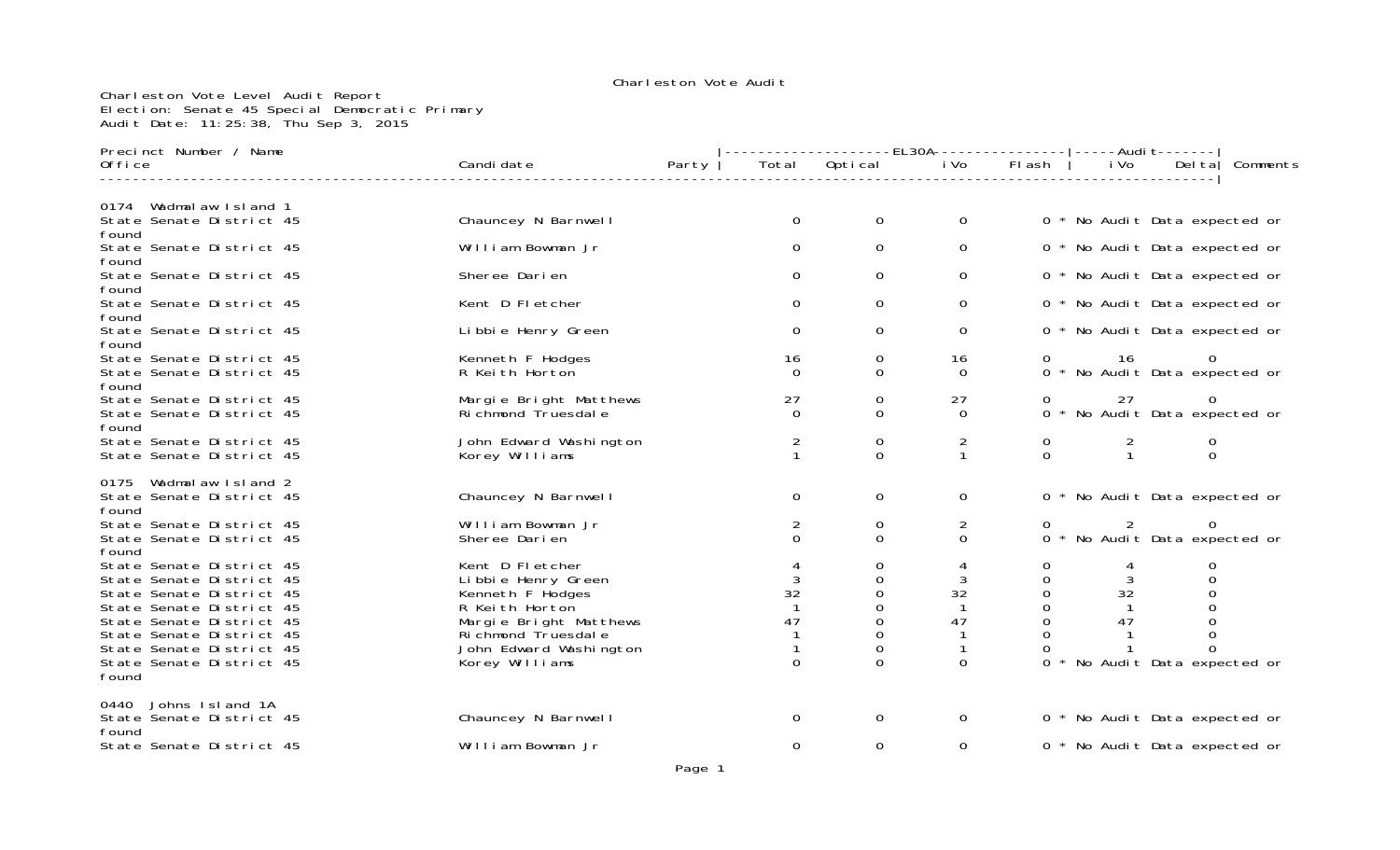#### Charleston Vote Audi t

| found                                                                                                        |                                                                                      |                      |                         |                                      |                                           |              |                                                        |  |
|--------------------------------------------------------------------------------------------------------------|--------------------------------------------------------------------------------------|----------------------|-------------------------|--------------------------------------|-------------------------------------------|--------------|--------------------------------------------------------|--|
| State Senate District 45                                                                                     | Sheree Darien                                                                        | $\Omega$             | 0                       | $\Omega$                             |                                           |              | 0 * No Audit Data expected or                          |  |
| found<br>State Senate District 45<br>found                                                                   | Kent D Fletcher                                                                      | $\Omega$             | 0                       | 0                                    |                                           |              | 0 * No Audit Data expected or                          |  |
| State Senate District 45<br>State Senate District 45<br>State Senate District 45<br>found                    | Li bbi e Henry Green<br>Kenneth F Hodges<br>R Keith Horton                           | 2<br>22<br>$\Omega$  | 0<br>0<br>$\Omega$      | 2<br>22<br>$\Omega$                  | $\mathbf{O}$<br>0                         | 2<br>22      | 0<br>0 * No Audit Data expected or                     |  |
| State Senate District 45<br>State Senate District 45<br>found                                                | Margie Bright Matthews<br>Richmond Truesdale                                         | 14<br>$\Omega$       | 0<br>$\Omega$           | 14<br>$\Omega$                       | 0                                         | 14           | 0 * No Audit Data expected or                          |  |
| State Senate District 45                                                                                     | John Edward Washington                                                               | 0                    | $\Omega$                | $\Omega$                             |                                           |              | 0 * No Audit Data expected or                          |  |
| found<br>State Senate District 45<br>found                                                                   | Korey Williams                                                                       | 0                    | $\mathbf 0$             | $\mathbf 0$                          |                                           |              | 0 * No Audit Data expected or                          |  |
| Johns Island 1B<br>0441<br>State Senate District 45<br>found                                                 | Chauncey N Barnwell                                                                  | 0                    | $\mathbf 0$             | 0                                    |                                           |              | 0 * No Audit Data expected or                          |  |
| State Senate District 45<br>State Senate District 45                                                         | William Bowman Jr<br>Sheree Darien                                                   |                      | 0<br>0                  | 1<br>$\mathbf 1$                     | $\mathbf{0}$<br>0                         |              | 0<br>$\Omega$                                          |  |
| State Senate District 45<br>found                                                                            | Kent D Fletcher                                                                      | $\Omega$             | $\Omega$                | $\Omega$                             |                                           |              | 0 * No Audit Data expected or                          |  |
| State Senate District 45<br>found                                                                            | Li bbi e Henry Green                                                                 | 0                    | 0                       | 0                                    |                                           |              | 0 * No Audit Data expected or                          |  |
| State Senate District 45<br>State Senate District 45<br>State Senate District 45<br>State Senate District 45 | Kenneth F Hodges<br>R Keith Horton<br>Margie Bright Matthews<br>Ri chmond Truesdal e | 26<br>25<br>$\Omega$ | 0<br>0<br>0<br>$\Omega$ | 26<br>$\mathbf{1}$<br>25<br>$\Omega$ | $\mathbf{O}$<br>$\Omega$<br>0             | 26<br>25     | 0<br>$\mathbf 0$<br>0<br>0 * No Audit Data expected or |  |
| found<br>State Senate District 45<br>State Senate District 45                                                | John Edward Washington<br>Korey Williams                                             | 4                    | 0<br>$\Omega$           | 4<br>$\mathbf{1}$                    | 0<br>$\Omega$                             | $\mathbf{1}$ | 0<br>$\Omega$                                          |  |
| Johns Island 3B<br>0444<br>State Senate District 45<br>found                                                 | Chauncey N Barnwell                                                                  | 0                    | 0                       | 0                                    |                                           |              | 0 * No Audit Data expected or                          |  |
| State Senate District 45<br>found                                                                            | William Bowman Jr                                                                    | 0                    | 0                       | 0                                    |                                           |              | 0 * No Audit Data expected or                          |  |
| State Senate District 45                                                                                     | Sheree Darien                                                                        | 0                    | 0                       | 0                                    |                                           |              | 0 * No Audit Data expected or                          |  |
| found<br>State Senate District 45                                                                            | Kent D Fletcher                                                                      | 0                    | $\mathbf 0$             | 0                                    |                                           |              | 0 * No Audit Data expected or                          |  |
| found<br>State Senate District 45<br>found                                                                   | Li bbi e Henry Green                                                                 | 0                    | $\mathbf 0$             | 0                                    |                                           |              | 0 * No Audit Data expected or                          |  |
| State Senate District 45<br>State Senate District 45<br>State Senate District 45                             | Kenneth F Hodges<br>R Keith Horton<br>Margie Bright Matthews                         | 13<br>$\overline{7}$ | 0<br>0<br>$\Omega$      | 13<br>-1<br>7                        | $\mathbf 0$<br>$\overline{0}$<br>$\Omega$ | 13<br>7      | 0<br>0                                                 |  |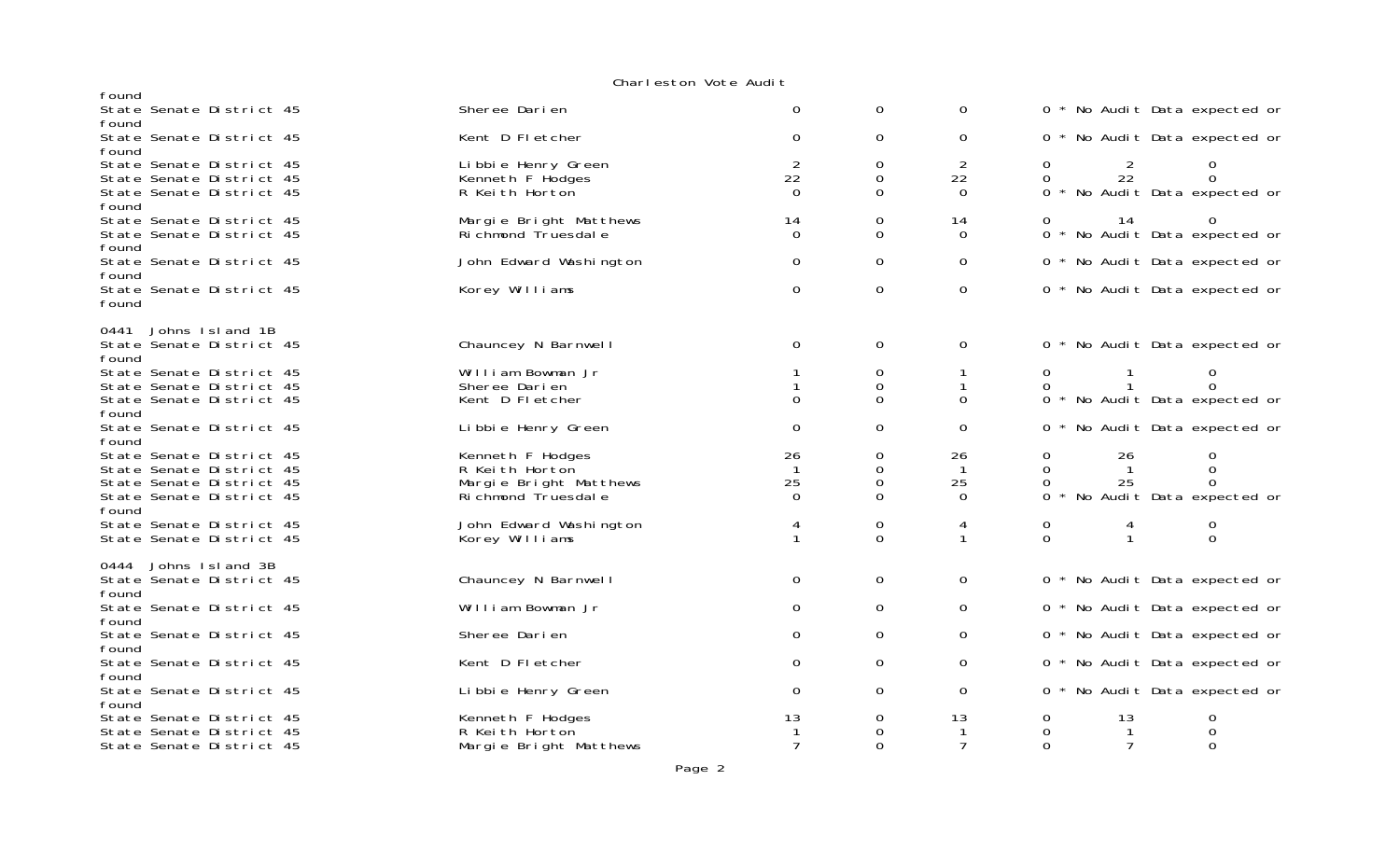|       | Charleston Vote Audit |                                                                                                                                                                      |  |                                                                                                                                  |                                              |                                      |                                                     |                                             |                                      |  |                                           |  |
|-------|-----------------------|----------------------------------------------------------------------------------------------------------------------------------------------------------------------|--|----------------------------------------------------------------------------------------------------------------------------------|----------------------------------------------|--------------------------------------|-----------------------------------------------------|---------------------------------------------|--------------------------------------|--|-------------------------------------------|--|
| found |                       | State Senate District 45                                                                                                                                             |  | Richmond Truesdale                                                                                                               | 0                                            | 0                                    | $\mathbf{O}$                                        |                                             |                                      |  | 0 * No Audit Data expected or             |  |
| found |                       | State Senate District 45<br>State Senate District 45                                                                                                                 |  | John Edward Washington<br>Korey Williams                                                                                         | 2<br>$\Omega$                                | 0<br>$\Omega$                        | $\overline{2}$<br>$\Omega$                          | 0                                           | $\overline{2}$                       |  | $\Omega$<br>0 * No Audit Data expected or |  |
| 0445  |                       | Johns Island 4                                                                                                                                                       |  |                                                                                                                                  |                                              |                                      |                                                     |                                             |                                      |  |                                           |  |
| found |                       | State Senate District 45                                                                                                                                             |  | Chauncey N Barnwell                                                                                                              | $\Omega$                                     | 0                                    | $\mathbf{O}$                                        |                                             |                                      |  | 0 * No Audit Data expected or             |  |
| found |                       | State Senate District 45                                                                                                                                             |  | William Bowman Jr                                                                                                                | 0                                            | 0                                    | 0                                                   |                                             |                                      |  | 0 * No Audit Data expected or             |  |
| found |                       | State Senate District 45<br>State Senate District 45                                                                                                                 |  | Sheree Darien<br>Kent D Fletcher                                                                                                 | 0                                            | 0<br>$\mathbf{O}$                    | 1<br>$\Omega$                                       |                                             | $\overline{1}$                       |  | 0 * No Audit Data expected or             |  |
| found |                       | State Senate District 45                                                                                                                                             |  | Li bbi e Henry Green                                                                                                             | 0                                            | 0                                    | 0                                                   |                                             |                                      |  | 0 * No Audit Data expected or             |  |
| found |                       | State Senate District 45<br>State Senate District 45                                                                                                                 |  | Kenneth F Hodges<br>R Keith Horton                                                                                               | 18<br>$\Omega$                               | 0<br>$\Omega$                        | 18<br>$\Omega$                                      | 0                                           | 18                                   |  | $\Omega$<br>0 * No Audit Data expected or |  |
| found |                       | State Senate District 45<br>State Senate District 45                                                                                                                 |  | Margie Bright Matthews<br>Ri chmond Truesdal e                                                                                   | 14<br>$\Omega$                               | 0<br>$\Omega$                        | 14<br>0                                             | 0                                           | 14                                   |  | 0 * No Audit Data expected or             |  |
| found |                       | State Senate District 45<br>State Senate District 45                                                                                                                 |  | John Edward Washington<br>Korey Williams                                                                                         | $\Omega$                                     | 0<br>$\Omega$                        | $\mathbf{1}$<br>$\Omega$                            | 0                                           | $\sim$ 1                             |  | $\Omega$<br>0 * No Audit Data expected or |  |
| found | 0460 St Pauls 1       | State Senate District 45                                                                                                                                             |  | Chauncey N Barnwell                                                                                                              | 0                                            | 0                                    | $\mathbf{O}$                                        |                                             |                                      |  | 0 * No Audit Data expected or             |  |
| found |                       | State Senate District 45<br>State Senate District 45                                                                                                                 |  | William Bowman Jr<br>Sheree Darien                                                                                               | 3<br>$\Omega$                                | 0<br>$\Omega$                        | 3<br>$\Omega$                                       | $\overline{0}$                              |                                      |  | 0<br>0 * No Audit Data expected or        |  |
| found |                       | State Senate District 45<br>State Senate District 45                                                                                                                 |  | Kent D Fletcher<br>Li bbi e Henry Green                                                                                          | $\Omega$                                     | 0<br>$\Omega$                        | 1<br>$\Omega$                                       | 0                                           |                                      |  | $\Omega$<br>0 * No Audit Data expected or |  |
|       |                       | State Senate District 45<br>State Senate District 45<br>State Senate District 45<br>State Senate District 45<br>State Senate District 45<br>State Senate District 45 |  | Kenneth F Hodges<br>R Keith Horton<br>Margie Bright Matthews<br>Ri chmond Truesdal e<br>John Edward Washington<br>Korey Williams | 33<br>20<br>$\overline{4}$<br>$\overline{2}$ | 0<br>$\mathbf 0$<br>0<br>0<br>0<br>0 | 33<br>$\mathbf 1$<br>20<br>4<br>$\overline{2}$<br>1 | 0<br>0<br>0<br>$\mathbf 0$<br>0<br>$\Omega$ | 33<br>$\overline{1}$<br>20<br>4<br>2 |  | 0<br>0<br>$\Omega$<br>0<br>0<br>0         |  |
| found | 0461 St Pauls 2A      | State Senate District 45                                                                                                                                             |  | Chauncey N Barnwell                                                                                                              | 0                                            | 0                                    | $\mathbf{O}$                                        |                                             |                                      |  | 0 * No Audit Data expected or             |  |
|       |                       | State Senate District 45                                                                                                                                             |  | William Bowman Jr                                                                                                                | 0                                            | 0                                    | $\mathbf{O}$                                        |                                             |                                      |  | 0 * No Audit Data expected or             |  |
| found |                       | State Senate District 45                                                                                                                                             |  | Sheree Darien                                                                                                                    | $\Omega$                                     | 0                                    | 0                                                   |                                             |                                      |  | 0 * No Audit Data expected or             |  |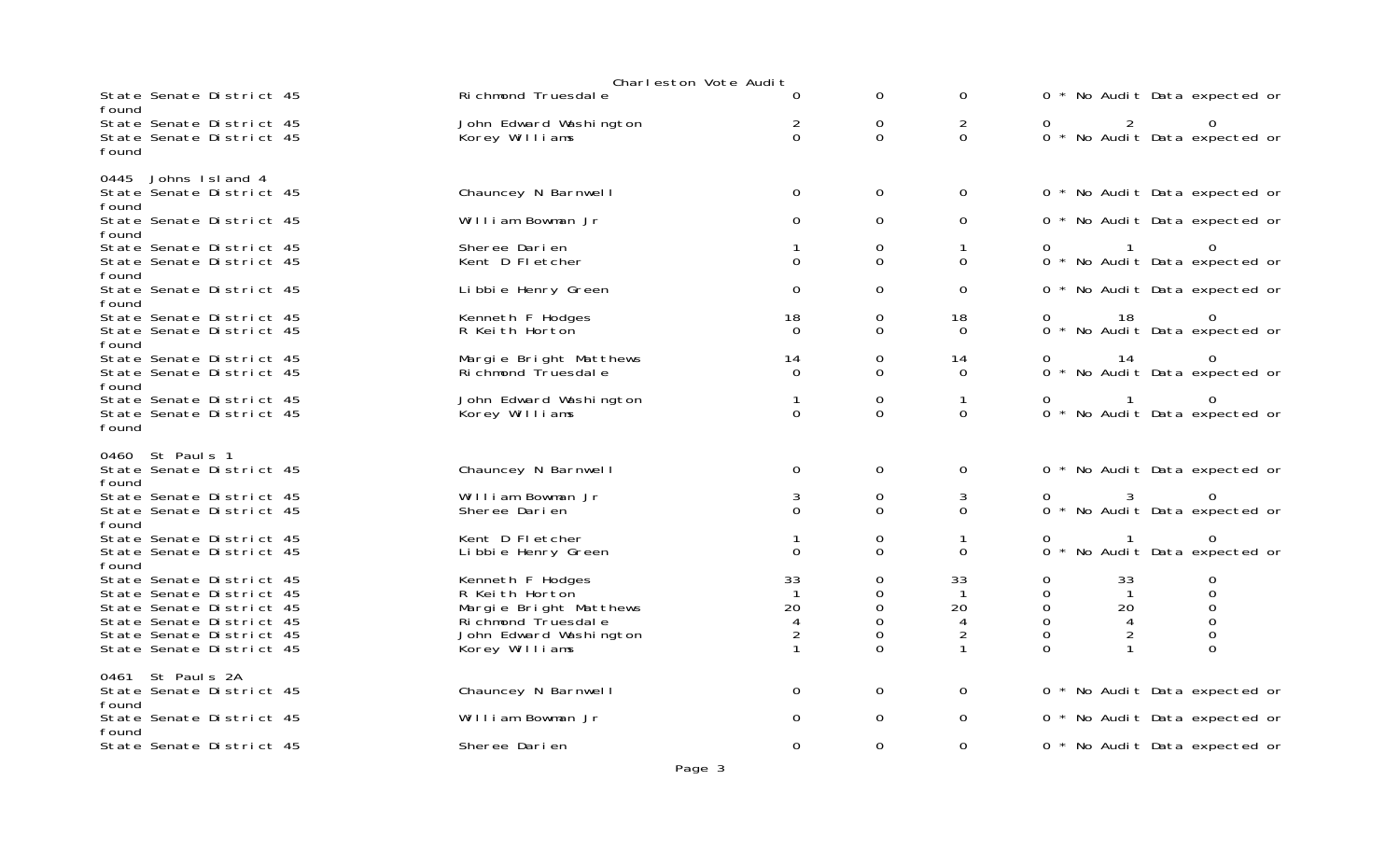#### Charleston Vote Audi t

| found                                                                                                                 |                                                                                            |                                       |                                   |                                              |                                       |                     |                                                                |
|-----------------------------------------------------------------------------------------------------------------------|--------------------------------------------------------------------------------------------|---------------------------------------|-----------------------------------|----------------------------------------------|---------------------------------------|---------------------|----------------------------------------------------------------|
| State Senate District 45<br>State Senate District 45<br>State Senate District 45<br>State Senate District 45<br>found | Kent D Fletcher<br>Li bbi e Henry Green<br>Kenneth F Hodges<br>R Keith Horton              | 12<br>$\Omega$                        | 0<br>0<br>0<br>0                  | $\mathbf{1}$<br>12<br>$\Omega$               | 0<br>$\Omega$<br>0<br>0               | 12                  | 0<br><sup>n</sup><br>* No Audit Data expected or               |
| State Senate District 45<br>State Senate District 45<br>State Senate District 45<br>State Senate District 45<br>found | Margie Bright Matthews<br>Ri chmond Truesdal e<br>John Edward Washington<br>Korey Williams | 12<br>6<br>$\overline{2}$<br>$\Omega$ | 0<br>0<br>$\mathbf 0$<br>$\Omega$ | 12<br>6<br>$\overline{2}$<br>$\Omega$        | 0<br>$\Omega$<br>$\Omega$<br>$\Omega$ | 12<br>6<br>2        | 0<br>$\Omega$<br>$\Omega$<br>* No Audit Data expected or       |
| 0462 St Pauls 2B<br>State Senate District 45<br>State Senate District 45<br>State Senate District 45<br>found         | Chauncey N Barnwell<br>William Bowman Jr<br>Sheree Darien                                  | $\frac{2}{2}$<br>$\Omega$             | 0<br>$\mathbf 0$<br>0             | $\overline{c}$<br>$\overline{2}$<br>$\Omega$ | 0<br>$\Omega$                         | 2<br>$\overline{2}$ | 0<br>$\Omega$<br>0 * No Audit Data expected or                 |
| State Senate District 45<br>State Senate District 45<br>State Senate District 45<br>State Senate District 45<br>found | Kent D Fletcher<br>Li bbi e Henry Green<br>Kenneth F Hodges<br>R Keith Horton              | 3<br>3<br>68<br>$\Omega$              | 0<br>0<br>$\Omega$<br>0           | 3<br>3<br>68<br>0                            | 0<br>$\Omega$<br>0<br>0               | 3<br>3<br>68        | 0<br>0<br>0<br>No Audit Data expected or                       |
| State Senate District 45<br>State Senate District 45<br>State Senate District 45<br>State Senate District 45<br>found | Margie Bright Matthews<br>Richmond Truesdale<br>John Edward Washington<br>Korey Williams   | 26<br>6<br>2<br>$\Omega$              | 0<br>0<br>$\Omega$<br>0           | 26<br>6<br>2<br>$\Omega$                     | 0<br>0<br>0<br>$\Omega$               | 26<br>6<br>2        | 0<br>$\mathbf 0$<br>$\Omega$<br>* No Audit Data expected or    |
| 0463 St Paul s 3<br>State Senate District 45<br>State Senate District 45<br>found                                     | Chauncey N Barnwell<br>William Bowman Jr                                                   | $\Omega$                              | 0<br>$\mathbf 0$                  | $\mathbf{1}$<br>$\Omega$                     |                                       |                     | 0 * No Audit Data expected or                                  |
| State Senate District 45<br>found                                                                                     | Sheree Darien                                                                              | 0                                     | 0                                 | 0                                            |                                       |                     | 0 * No Audit Data expected or                                  |
| State Senate District 45<br>found<br>State Senate District 45                                                         | Kent D Fletcher<br>Li bbi e Henry Green                                                    | 0<br>0                                | 0<br>0                            | 0<br>$\Omega$                                |                                       |                     | 0 * No Audit Data expected or<br>0 * No Audit Data expected or |
| found<br>State Senate District 45<br>State Senate District 45                                                         | Kenneth F Hodges<br>R Keith Horton                                                         | 18<br>$\Omega$                        | 0<br>$\Omega$                     | 18<br>$\Omega$                               | 0                                     | 18                  | 0 * No Audit Data expected or                                  |
| found<br>State Senate District 45<br>State Senate District 45<br>found                                                | Margie Bright Matthews<br>Richmond Truesdale                                               | 6<br>0                                | 0<br>0                            | 6<br>0                                       | 0                                     | 6                   | 0<br>0 * No Audit Data expected or                             |
| State Senate District 45<br>State Senate District 45<br>found                                                         | John Edward Washington<br>Korey Williams                                                   | $\Omega$                              | 0<br>$\Omega$                     | 1<br>$\Omega$                                | 0                                     |                     | 0 * No Audit Data expected or                                  |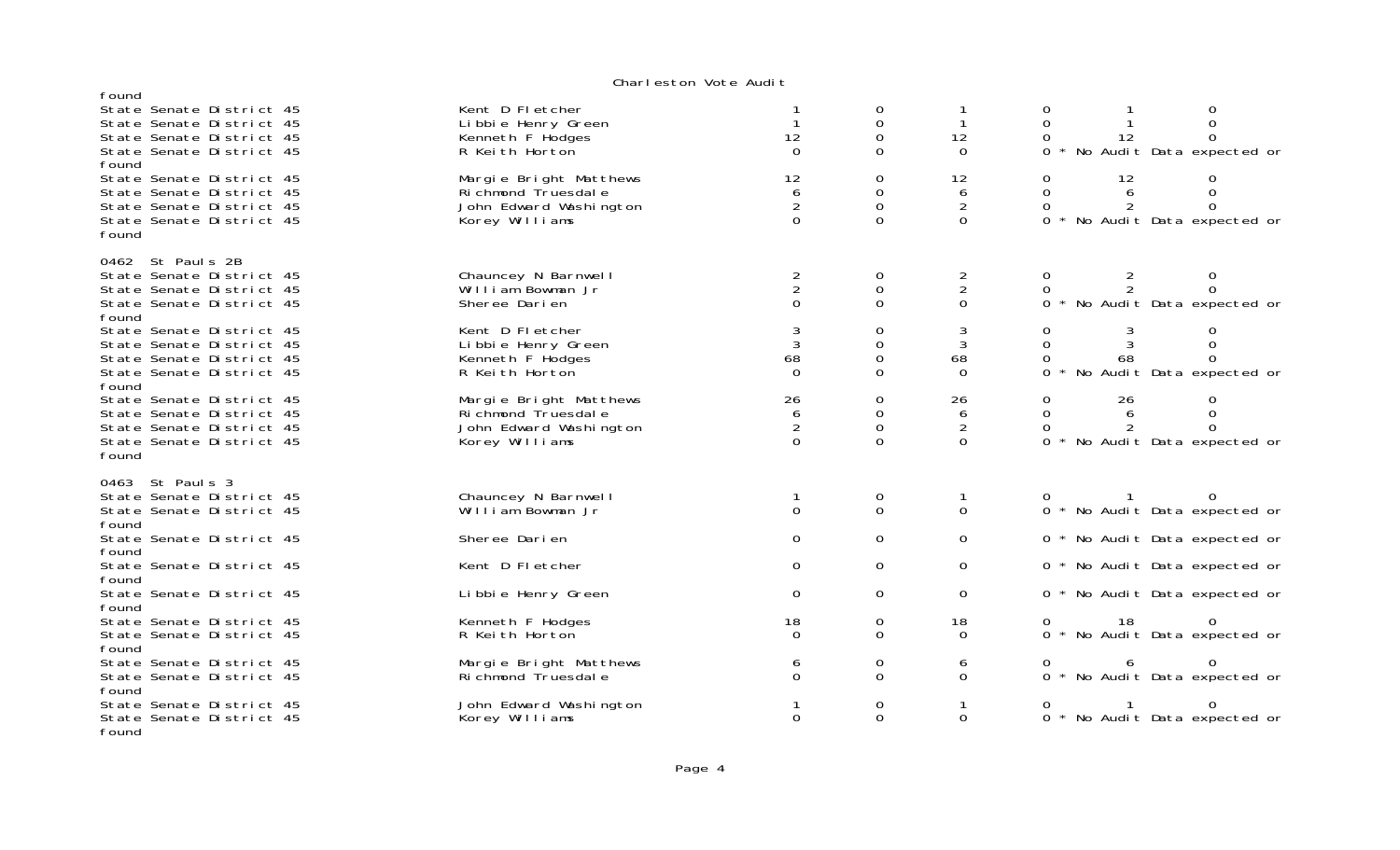#### Charleston Vote Audi t

|       | 0464 St Paul s 4                                     |                                              |                                 |             |                                 |              |                      |                               |  |
|-------|------------------------------------------------------|----------------------------------------------|---------------------------------|-------------|---------------------------------|--------------|----------------------|-------------------------------|--|
|       | State Senate District 45<br>State Senate District 45 | Chauncey N Barnwell<br>William Bowman Jr     | 2<br>$\overline{2}$<br>$\Omega$ | 0<br>0<br>0 | 2<br>$\overline{2}$<br>$\Omega$ | 0<br>0       | $\overline{2}$<br>2  | 0                             |  |
| found | State Senate District 45                             | Sheree Darien                                |                                 |             |                                 |              |                      | 0 * No Audit Data expected or |  |
| found | State Senate District 45                             | Kent D Fletcher                              | $\Omega$                        | 0           | $\Omega$                        |              |                      | 0 * No Audit Data expected or |  |
|       | State Senate District 45<br>State Senate District 45 | Li bbi e Henry Green<br>Kenneth F Hodges     | 3<br>99                         | 0<br>0      | 3<br>99                         | 0<br>0       | 3<br>99              | 0<br>$\mathbf{O}$             |  |
| found | State Senate District 45                             | R Keith Horton                               | $\Omega$                        | $\Omega$    | $\mathbf 0$                     |              |                      | 0 * No Audit Data expected or |  |
|       | State Senate District 45<br>State Senate District 45 | Margie Bright Matthews<br>Richmond Truesdale | 35<br>$\overline{2}$            | 0<br>0      | 35<br>$\overline{2}$            | 0<br>0       | 35<br>$\overline{2}$ | 0<br>0                        |  |
|       | State Senate District 45                             | John Edward Washington                       | $\overline{2}$                  | $\Omega$    | 2                               | $\mathbf 0$  | $\overline{2}$       | 0                             |  |
|       | State Senate District 45                             | Korey Williams                               |                                 | $\Omega$    |                                 | $\Omega$     |                      | $\Omega$                      |  |
|       | 0465 St Paul s 5                                     |                                              |                                 |             |                                 |              |                      |                               |  |
| found | State Senate District 45                             | Chauncey N Barnwell                          | $\Omega$                        | 0           | 0                               |              |                      | 0 * No Audit Data expected or |  |
|       | State Senate District 45                             | William Bowman Jr                            |                                 | 0           | $\mathbf{1}$                    | $\mathbf{0}$ |                      |                               |  |
| found | State Senate District 45                             | Sheree Darien                                | $\Omega$                        | $\mathbf 0$ | $\Omega$                        |              |                      | 0 * No Audit Data expected or |  |
|       | State Senate District 45                             | Kent D Fletcher                              | 0                               | 0           | 0                               |              |                      | 0 * No Audit Data expected or |  |
| found | State Senate District 45                             | Li bbi e Henry Green                         | 0                               | 0           | 0                               |              |                      | 0 * No Audit Data expected or |  |
| found |                                                      | Kenneth F Hodges                             | 23                              |             | 23                              |              | 23                   |                               |  |
|       | State Senate District 45<br>State Senate District 45 | R Keith Horton                               | $\Omega$                        | 0<br>0      | $\Omega$                        | 0            |                      | 0 * No Audit Data expected or |  |
| found |                                                      |                                              |                                 |             |                                 |              |                      |                               |  |
|       | State Senate District 45                             | Margie Bright Matthews                       | 16                              | 0           | 16                              | O            | 16                   | $\Omega$                      |  |
| found | State Senate District 45                             | Ri chmond Truesdal e                         | $\Omega$                        | $\Omega$    | $\Omega$                        |              |                      | 0 * No Audit Data expected or |  |
| found | State Senate District 45                             | John Edward Washington                       | 0                               | 0           | 0                               |              |                      | 0 * No Audit Data expected or |  |
| found | State Senate District 45                             | Korey Williams                               | 0                               | 0           | $\mathbf 0$                     |              |                      | 0 * No Audit Data expected or |  |
|       | 0466 St Pauls 6                                      |                                              |                                 |             |                                 |              |                      |                               |  |
| found | State Senate District 45                             | Chauncey N Barnwell                          | 0                               | $\mathbf 0$ | $\mathbf 0$                     |              |                      | 0 * No Audit Data expected or |  |
| found | State Senate District 45                             | William Bowman Jr                            | 0                               | 0           | 0                               |              |                      | 0 * No Audit Data expected or |  |
|       | State Senate District 45                             | Sheree Darien                                | 0                               | 0           | 0                               |              |                      | 0 * No Audit Data expected or |  |
| found | State Senate District 45                             | Kent D Fletcher                              |                                 | 0           | $\mathbf{1}$                    |              |                      |                               |  |
|       | State Senate District 45                             | Libbie Henry Green                           | $\Omega$                        | $\Omega$    | $\Omega$                        |              |                      | 0 * No Audit Data expected or |  |
| found | State Senate District 45                             | Kenneth F Hodges                             | 37                              | 0           | 37                              | 0            | 37                   | 0                             |  |
|       |                                                      |                                              |                                 |             |                                 |              |                      |                               |  |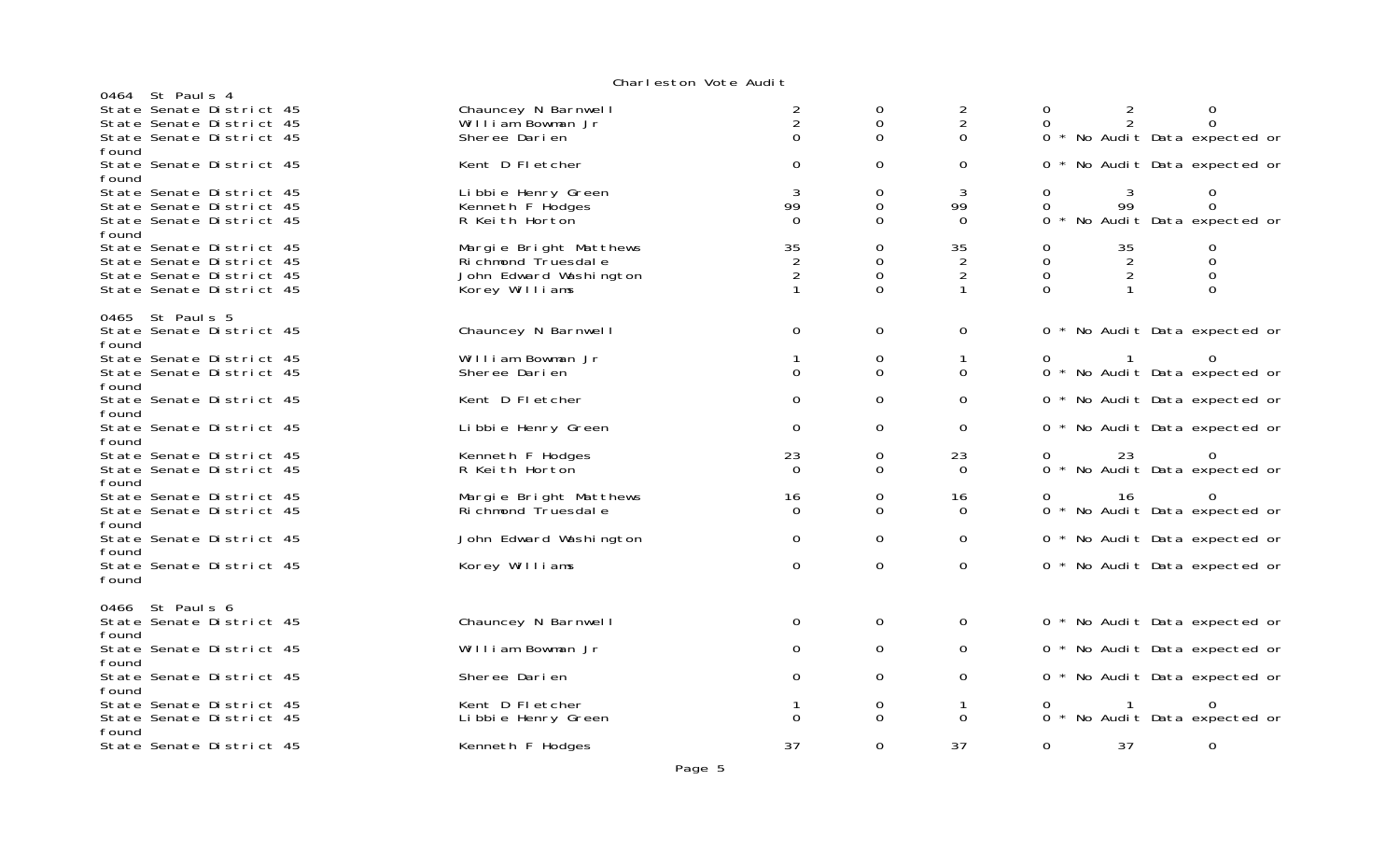|                                                                                                              | Charleston Vote Audit                                                                      |                                                       |                          |                                                  |                                             |                                                                                          |
|--------------------------------------------------------------------------------------------------------------|--------------------------------------------------------------------------------------------|-------------------------------------------------------|--------------------------|--------------------------------------------------|---------------------------------------------|------------------------------------------------------------------------------------------|
| State Senate District 45<br>State Senate District 45<br>State Senate District 45<br>found                    | R Keith Horton<br>Margie Bright Matthews<br>Ri chmond Truesdal e                           | 16<br>$\Omega$                                        | 0<br>0<br>0              | $\mathbf{1}$<br>16<br>$\Omega$                   | 0<br>$\Omega$                               | 0<br>16<br>$\Omega$<br>0 * No Audit Data expected or                                     |
| State Senate District 45<br>State Senate District 45<br>found                                                | John Edward Washington<br>Korey Williams                                                   | 21<br>$\Omega$                                        | 0<br>$\Omega$            | 21<br>$\Omega$                                   | 0                                           | 21<br>0 * No Audit Data expected or                                                      |
| 0750 Absentee<br>State Senate District 45<br>State Senate District 45<br>found                               | Chauncey N Barnwell<br>William Bowman Jr                                                   | $\Omega$                                              | 0<br>$\Omega$            | 1<br>$\overline{0}$                              |                                             | 0 * No Audit Data expected or                                                            |
| State Senate District 45                                                                                     | Sheree Darien                                                                              | $\Omega$                                              | 0                        | 0                                                |                                             | 0 * No Audit Data expected or                                                            |
| found<br>State Senate District 45<br>State Senate District 45<br>found                                       | Kent D Fletcher<br>Li bbi e Henry Green                                                    | $\Omega$                                              | 0<br>0                   | 1<br>0                                           | 0                                           | 0 * No Audit Data expected or                                                            |
| State Senate District 45<br>State Senate District 45<br>candi date                                           | Kenneth F Hodges<br>R Keith Horton                                                         | 39<br>3                                               | 29<br>3                  | 10<br>$\Omega$                                   | 0                                           | 10<br>0<br>0 * All votes cast for this                                                   |
|                                                                                                              |                                                                                            |                                                       |                          |                                                  |                                             | * in this precient are                                                                   |
| optical.                                                                                                     |                                                                                            |                                                       |                          |                                                  |                                             | * No Audit Data for optical.                                                             |
| State Senate District 45<br>State Senate District 45<br>State Senate District 45<br>State Senate District 45 | Margie Bright Matthews<br>Ri chmond Truesdal e<br>John Edward Washington<br>Korey Williams | 8<br>$\overline{c}$<br>$\mathbf{3}$<br>$\overline{2}$ | 6<br>0<br>$\overline{2}$ | $\overline{c}$<br>$\overline{c}$<br>$\mathbf{1}$ | 0<br>$\mathbf 0$<br>$\mathbf 0$<br>$\Omega$ | 0<br>$\overline{c}$<br>$\sqrt{2}$<br>$\Omega$<br>$\mathbf 0$<br>$\mathbf{1}$<br>$\Omega$ |
| 0800 Emergency<br>State Senate District 45<br>found                                                          | Chauncey N Barnwell                                                                        | $\mathbf 0$                                           | 0                        | 0                                                |                                             | 0 * No Audit Data expected or                                                            |
| State Senate District 45                                                                                     | William Bowman Jr                                                                          | 0                                                     | 0                        | 0                                                |                                             | 0 * No Audit Data expected or                                                            |
| found<br>State Senate District 45                                                                            | Sheree Darien                                                                              | $\Omega$                                              | 0                        | $\mathbf{O}$                                     |                                             | 0 * No Audit Data expected or                                                            |
| found<br>State Senate District 45                                                                            | Kent D Fletcher                                                                            | $\Omega$                                              | 0                        | $\mathbf{O}$                                     |                                             | 0 * No Audit Data expected or                                                            |
| found<br>State Senate District 45                                                                            | Li bbi e Henry Green                                                                       | $\Omega$                                              | 0                        | 0                                                |                                             | 0 * No Audit Data expected or                                                            |
| found<br>State Senate District 45                                                                            | Kenneth F Hodges                                                                           | 0                                                     | 0                        | $\mathbf 0$                                      |                                             | 0 * No Audit Data expected or                                                            |
| found<br>State Senate District 45                                                                            | R Keith Horton                                                                             | 0                                                     | 0                        | 0                                                |                                             | 0 * No Audit Data expected or                                                            |
| found<br>State Senate District 45                                                                            | Margie Bright Matthews                                                                     | 0                                                     | 0                        | $\mathbf 0$                                      |                                             | 0 * No Audit Data expected or                                                            |
| found                                                                                                        |                                                                                            |                                                       |                          |                                                  |                                             |                                                                                          |
| State Senate District 45<br>found                                                                            | Richmond Truesdale                                                                         | 0                                                     | 0                        | 0                                                |                                             | 0 * No Audit Data expected or                                                            |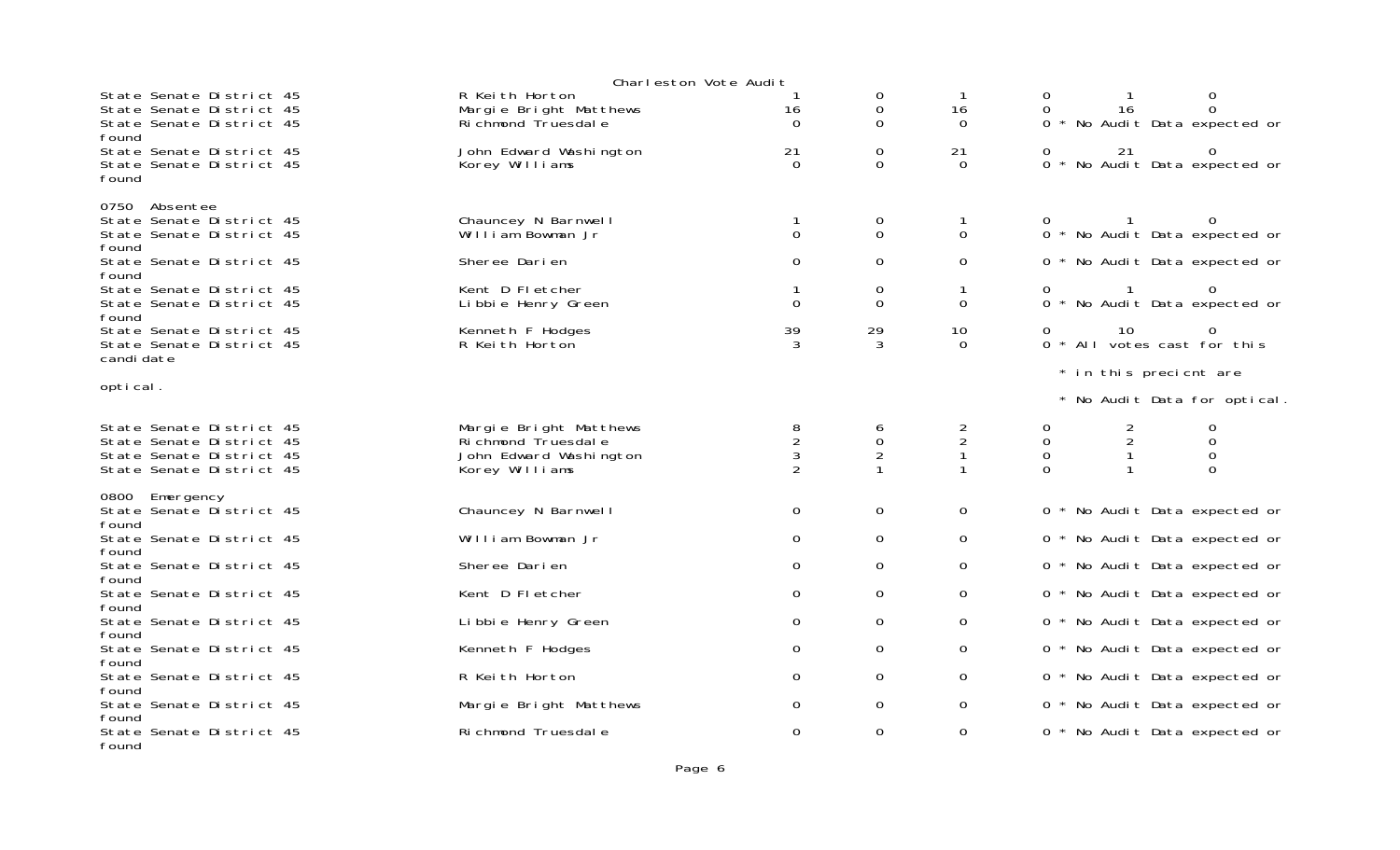|                                            | Charleston Vote Audit  |   |   |                |                        |                               |  |
|--------------------------------------------|------------------------|---|---|----------------|------------------------|-------------------------------|--|
| State Senate District 45<br>found          | John Edward Washington | 0 | 0 | 0              |                        | 0 * No Audit Data expected or |  |
| State Senate District 45<br>found          | Korey Williams         | 0 | 0 | $\mathbf{O}$   |                        | 0 * No Audit Data expected or |  |
| 0850 Failsafe                              |                        |   |   |                |                        |                               |  |
| State Senate District 45<br>found          | Chauncey N Barnwell    | 0 | 0 | $\mathbf 0$    |                        | 0 * No Audit Data expected or |  |
| State Senate District 45<br>found          | William Bowman Jr      | 0 | 0 | $\mathbf{O}$   |                        | 0 * No Audit Data expected or |  |
| State Senate District 45                   | Sheree Darien          | 0 | 0 | $\mathbf{O}$   |                        | 0 * No Audit Data expected or |  |
| found<br>State Senate District 45          | Kent D Fletcher        | 0 | 0 | $\mathbf{O}$   |                        | 0 * No Audit Data expected or |  |
| found<br>State Senate District 45          | Li bbi e Henry Green   | 0 | 0 | $\mathbf{O}$   |                        | 0 * No Audit Data expected or |  |
| found<br>State Senate District 45          | Kenneth F Hodges       | 0 | 0 | 0              |                        | 0 * No Audit Data expected or |  |
| found<br>State Senate District 45          | R Keith Horton         | 0 | 0 | 0              |                        | 0 * No Audit Data expected or |  |
| found<br>State Senate District 45          | Margie Bright Matthews | 0 | 0 | $\mathbf 0$    |                        | 0 * No Audit Data expected or |  |
| found<br>State Senate District 45          | Richmond Truesdale     | 0 | 0 | $\mathsf{O}$   |                        | 0 * No Audit Data expected or |  |
| found<br>State Senate District 45          | John Edward Washington | 0 | 0 | 0              |                        | 0 * No Audit Data expected or |  |
| found<br>State Senate District 45<br>found | Korey Williams         | 0 | 0 | $\mathsf{O}$   |                        | 0 * No Audit Data expected or |  |
| Provi si onal<br>0900                      | Chauncey N Barnwell    |   |   |                |                        |                               |  |
| State Senate District 45<br>found          |                        | 0 | 0 | $\mathsf{O}$   |                        | 0 * No Audit Data expected or |  |
| State Senate District 45<br>found          | William Bowman Jr      | 0 | 0 | 0              |                        | 0 * No Audit Data expected or |  |
| State Senate District 45<br>found          | Sheree Darien          | 0 | 0 | 0              |                        | 0 * No Audit Data expected or |  |
| State Senate District 45<br>found          | Kent D Fletcher        | 0 | 0 | $\mathsf{O}$   |                        | 0 * No Audit Data expected or |  |
| State Senate District 45<br>found          | Li bbi e Henry Green   | 0 | 0 | 0              |                        | 0 * No Audit Data expected or |  |
| State Senate District 45<br>candi date     | Kenneth F Hodges       |   | 1 | $\overline{O}$ |                        | 0 * All votes cast for this   |  |
| optical.                                   |                        |   |   |                | * in this precient are | * No Audit Data for optical.  |  |
| State Senate District 45<br>found          | R Keith Horton         | 0 | 0 | 0              |                        | 0 * No Audit Data expected or |  |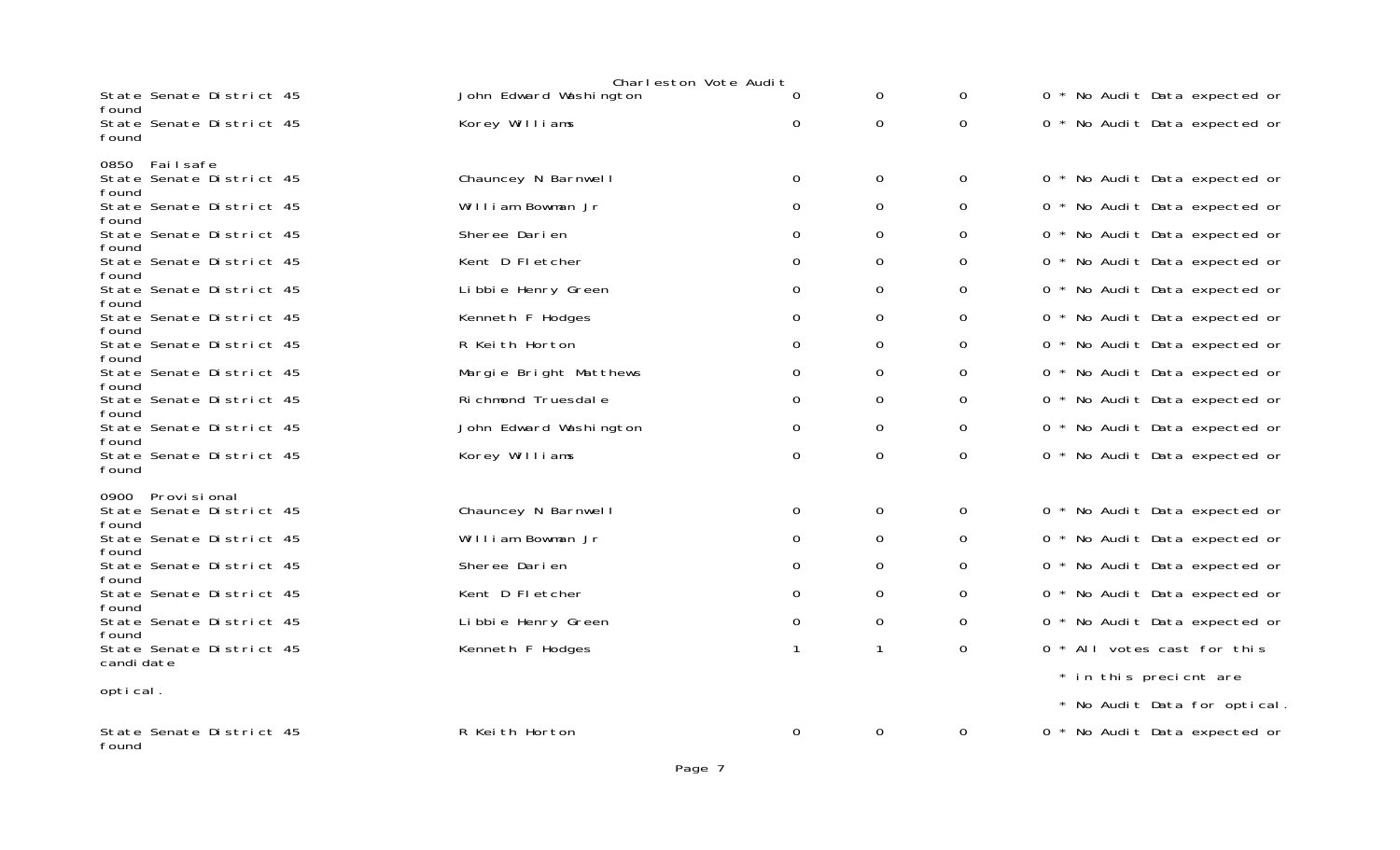|                                   | Charleston Vote Audit  |  |    |                               |
|-----------------------------------|------------------------|--|----|-------------------------------|
| State Senate District 45<br>found | Margie Bright Matthews |  | 0  | 0 * No Audit Data expected or |
| State Senate District 45<br>found | Richmond Truesdale     |  |    | 0 * No Audit Data expected or |
| State Senate District 45<br>found | John Edward Washington |  | O. | 0 * No Audit Data expected or |
| State Senate District 45<br>found | Korey Williams         |  |    | 0 * No Audit Data expected or |

There was no unmatched audit data.

How to read this report.

This is the vote level report. It compares the number of votes cast for each candidate in the tabulation report with the number of ballots cast in the audit data for each candidates in each precinct.

The tabulated values as read from the EL30A report are reported in four categories; Total, Optical (Opt), iVotronic (iVo) and Flash. None of these values on each line are calculated but parsed from the actual report. In the EL30A report all Write-in votes are added together and reported as one candidate name - Write-in. The EL30A does not report individual Write-in candidates.

The Opt totals are the total number of votes cast on paper ballots that were scanned into the optical scanner and transferred to the tabulation computer via memory stick or ZipDisk (depending on the type of device, M100 or M650 used to scan the ballots.) Optical totals should exist only in some but not all of the Virtual Precincts at the bottom of the table.

The iVo totals are the results gathered from the PEBs (Personal Electronic Ballot) which are used to open and close an iVotronic voting machine and, after the polls have closed, gather the ballots cast for transmission to the tabulation system.

The Flash totals are the totals that are read from the flash cards in the rare event that the ballotscannot be copied from the machine to the PEB or from the PEB to the tabulating machine.

The values on the Audit side come from the iVotronic audit data that is read from the flash cards as part of the audit process. That process combines the individual machine data into a master audit file, the EL155 Vote image log.

The EL155 contains a record of all the votes cast on a ballot. The vote images indicate the machine 0counting the number of times a candidate name for a contest appears in a precint we get the number of votes cast in that precinct for that candidates. That number should always match the number of votes cast for that candidate in that contest in the iVo column on the EL30A side of the report.

Optical ballots do not have electonically readable audit files. So if the audit data iVotronic total votes does not match the EL30A iVo value one of two things will occur. The first is if the iVotronic tabulated is zero and the Total tabulated votes match the tabulated Optical votes the following comment is made in the Audit side of the report; All votes cast for this candidate in this precicnt are optical No Audit Data for optical, or secondly, if the iVotronic total is not zero, a notation indicating which data Audit data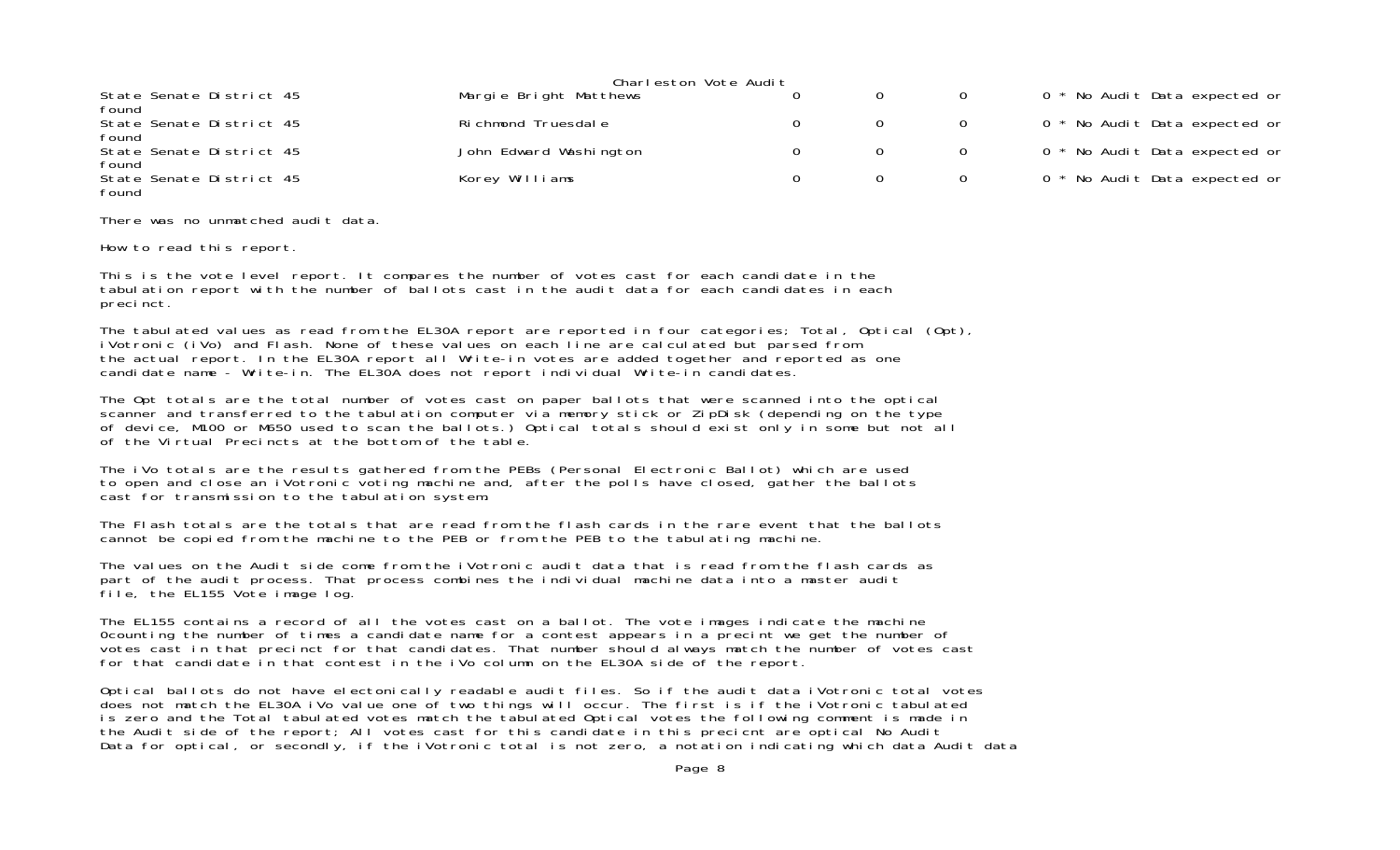#### Charleston Vote Audit

In the event a candidate or the combined Write-in candidates did not receive any votes in a precinct the EL30A will report a zero vote count. If there are no votes for this candidate in a precinct in the audit data, the following comment will be placed into the audit report by the auditing software; No Audit Data expected or found.

Finaly the audit software will search the audit data for any votes that were not found on the EL30A report. If it finds some, it will report those vote totals by contest, candidate name and precinct. if it does not find any unmatched audit data it will report; There was no unmatched audit data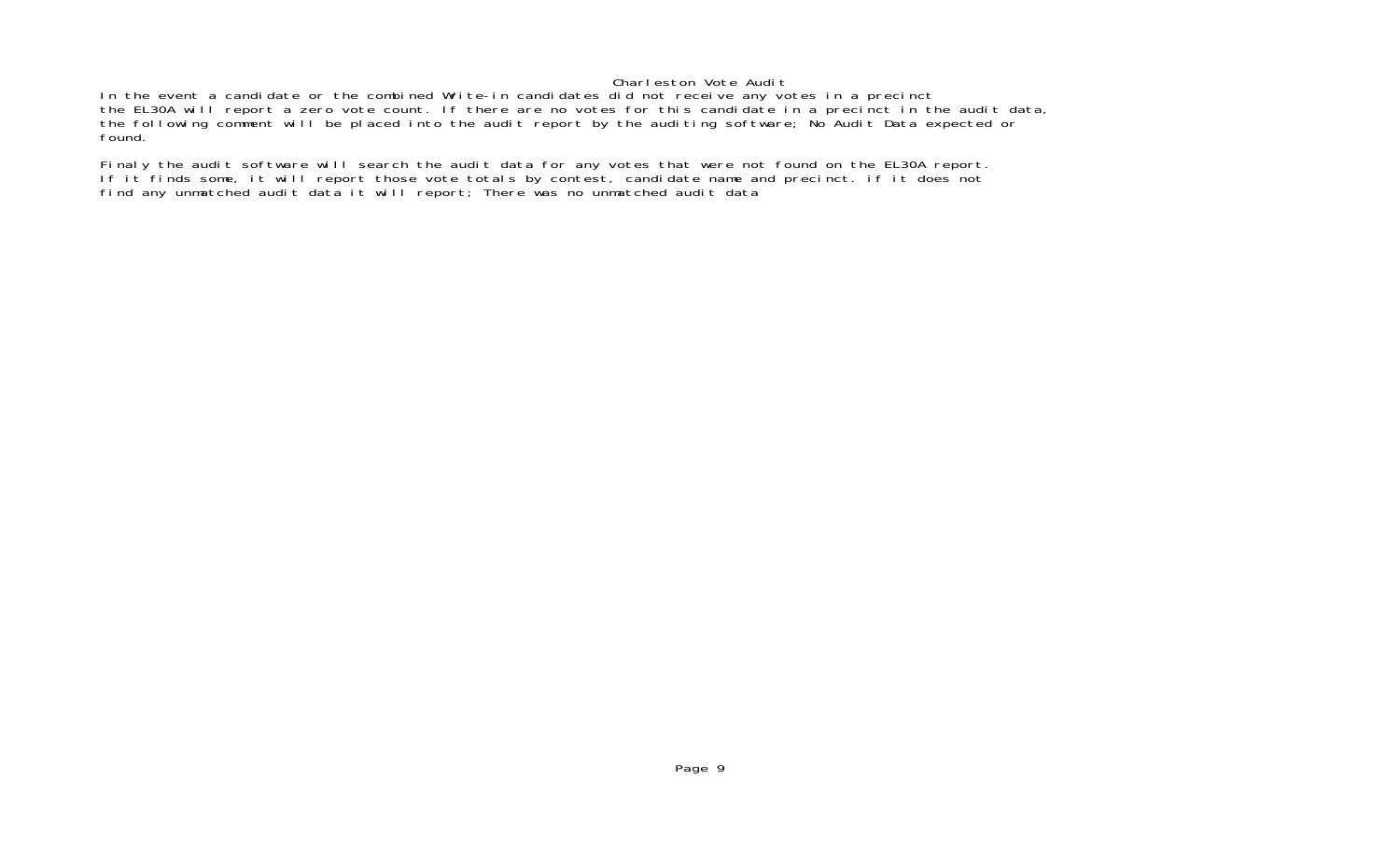#### Charleston EL30A45A Compare

Charleston EL30A45A Comparison Report Election: Senate 45 Special Democratic Primary Audit Date: 11:26:27, Thu Sep 3, 2015

|                          |                        |       |     | $-EL30A$ |      |       |     |     | -EL45A- |        |        |
|--------------------------|------------------------|-------|-----|----------|------|-------|-----|-----|---------|--------|--------|
| 0ffice                   | Candi date             | Party | Tot | Opt      | i Vo | Flash | Tot | Opt | i Vol   | Fl ash | Del ta |
|                          |                        |       |     |          |      |       |     |     |         |        |        |
| State Senate District 45 | Chauncey N Barnwell    |       |     |          |      |       |     |     |         |        |        |
| State Senate District 45 | William Bowman Jr      |       |     |          |      |       |     |     |         |        |        |
| State Senate District 45 | Sheree Darien          |       |     |          |      |       |     |     |         |        |        |
| State Senate District 45 | Kent D Fletcher        |       |     |          |      |       |     |     |         |        |        |
| State Senate District 45 | Libbie Henry Green     |       |     |          | 12   |       |     |     | 12      |        |        |
| State Senate District 45 | Kenneth F Hodges       |       | 457 | 30       | 427  |       | 457 | 30  | 427     |        |        |
| State Senate District 45 | R Keith Horton         |       |     |          |      |       |     |     |         |        |        |
| State Senate District 45 | Margie Bright Matthews |       | 273 |          | 267  |       | 273 |     | 267     |        |        |
| State Senate District 45 | Richmond Truesdale     |       |     |          | 21   |       |     |     | 21      |        |        |
| State Senate District 45 | John Edward Washington |       | 43  |          | 41   |       | 43  |     | 41      |        |        |
| State Senate District 45 | Korey Williams         |       |     |          |      |       |     |     |         |        |        |

How to read this report.

This is EL30A EL45A Crosscheck Report. It sums each candidates vote totals in each precinct in the EL30A Precinct Detail Report and compares it to the EL45A Election Summary Report that contains the tabulated total for each candidate in the county.

The values read from the EL30A report are reported in four categories; Total, Optical (Opt), iVotronic (iVo) and Flash. None of these values on each line are calculated but parsed from the actual report. The total lines are the calculated sums of the individual precince line values.

The Opt totals are the total number of votes cast on paper ballots that were scanned into the optical scanner and transferred to the tabulation computer via memory stick or ZipDisk (depending on the type of device, M100 or M650 used to scan the ballots.) Optical totals should exist only in some but not all of the Virtual Precincts at the bottom of the table.

The iVo totals are the results gathered from the PEBs (Personal Electronic Ballot) which are used to open and close an iVotronic voting machine and, after the polls have closed, gather the ballots cast for transmission to the tabulation system.

The Flash totals are the totals that are read from the flash cards in the rare event that the ballotscannot be copied from the machine to the PEB or from the PEB to the tabulating machine.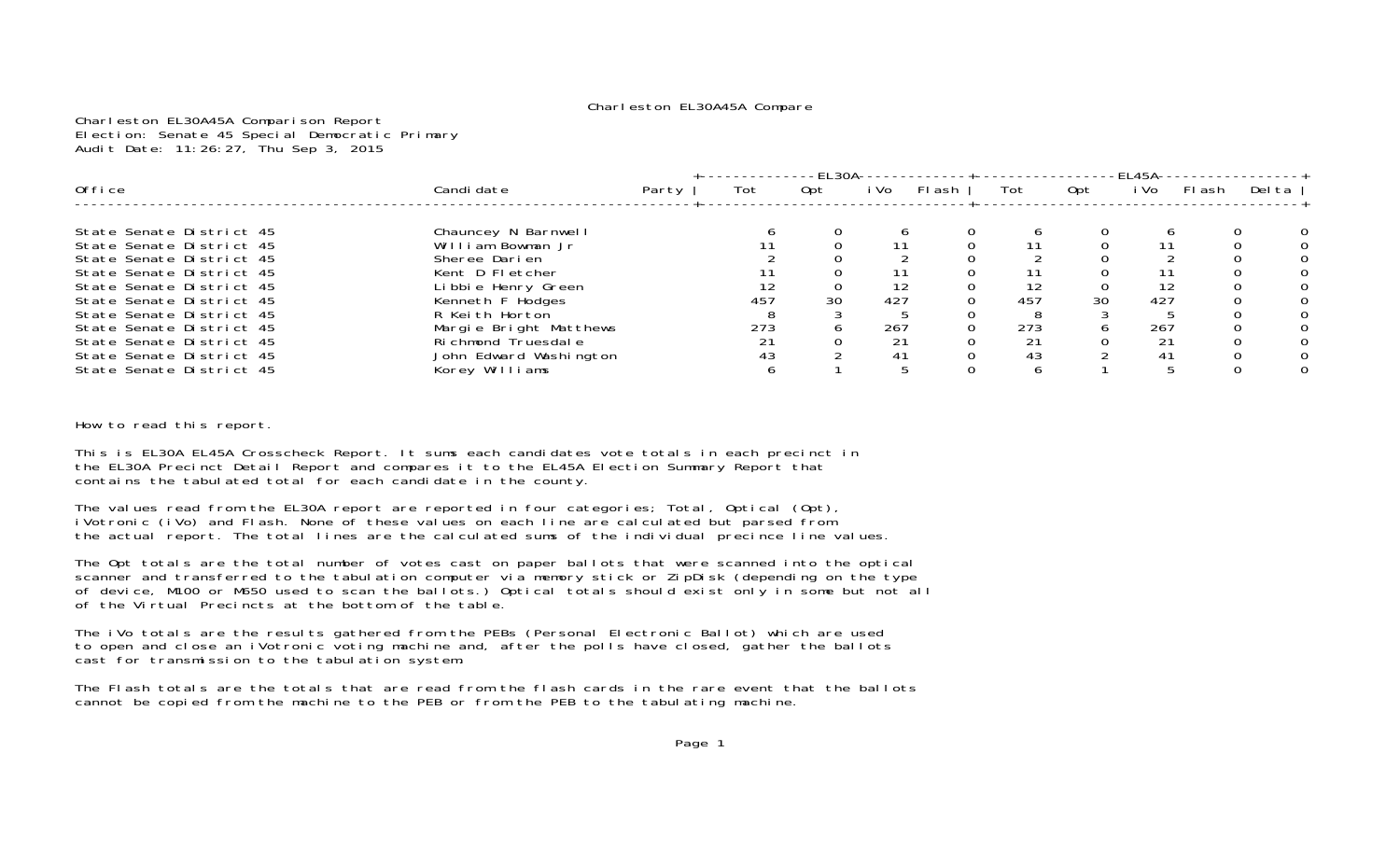### Charleston EL30A45A Compare

The values read from the EL45A report are reported in same four categories; Total, Optical (Opt), iVotronic (iVo) and Flash as the EL30A. Like the EL30A they are parsed from the actual EL45A report The summary candidate totals are compared against the calculated sums for each candidate from, the EL30A report. Each of the values in each line on the EL30A side must match the same value on the EL45A side and the Delta value must be zero.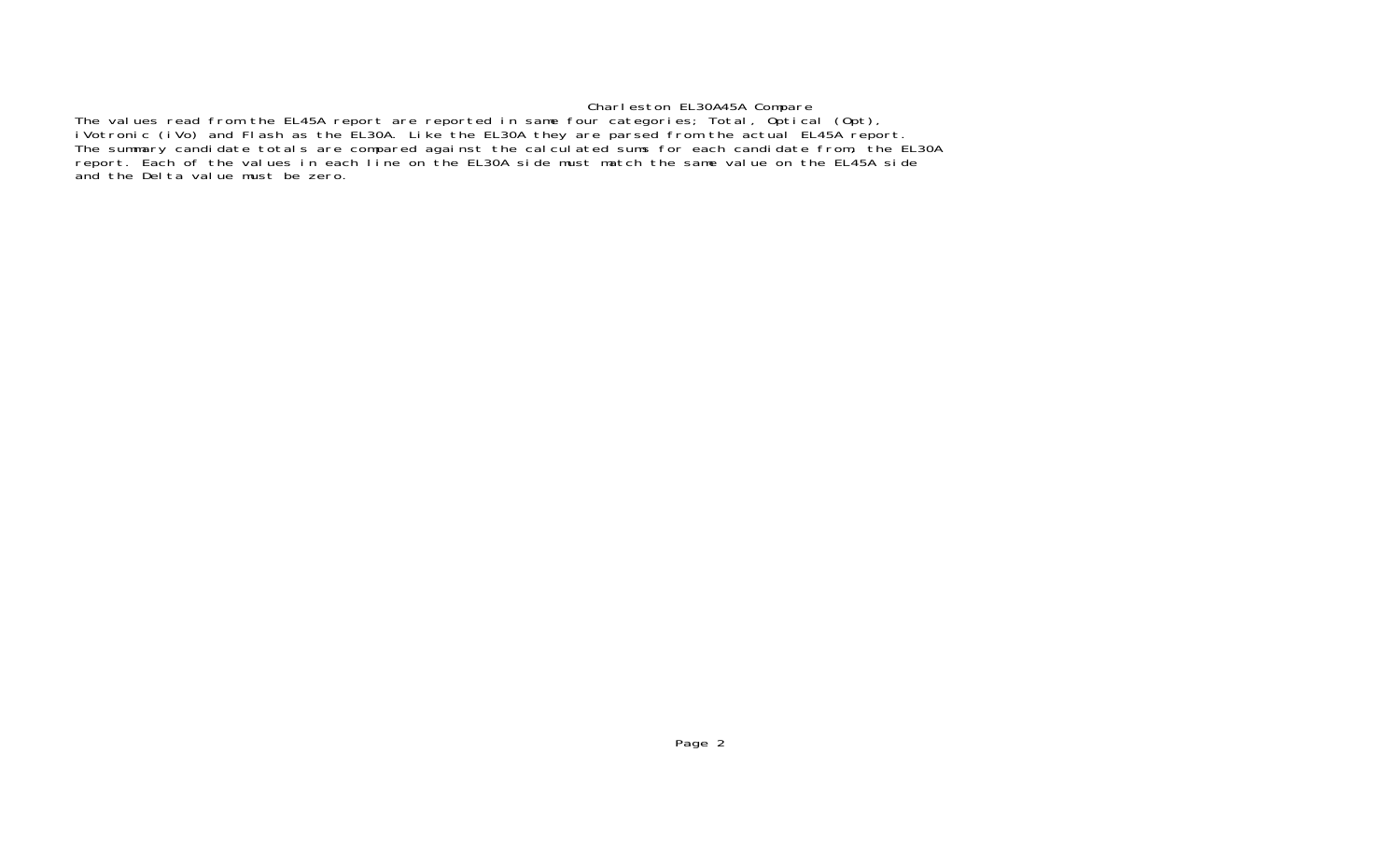#### Charleston PEBExceptionsReport

Charleston PEB Exceptions Report Election: Senate 45 Special Democratic Primary Election date: 09/01/2015Audit Date: 11:25:16, Thu Sep 3, 2015

| iVo $#$ Op PEB Open Time |                                                                          |        | CI PEB Close Time                                 |                            | Exception Type Precinct - Ballots Cast             |
|--------------------------|--------------------------------------------------------------------------|--------|---------------------------------------------------|----------------------------|----------------------------------------------------|
|                          | 5117900 156646 09/01/2015 07:00:29                                       |        | 156646 09/01/2015 19:08:40                        | Open Time                  | Wadmalaw Island 1 - 19<br>Wadmalaw Island 2 - 32   |
|                          | 5121937 156646 09/01/2015 07:02:55                                       |        | 156646 09/01/2015 19:10:17                        | Open Time                  | Wadmalaw Island $1 - 20$<br>Wadmalaw Island 2 - 40 |
|                          | 5133037 156786 08/04/2015 11:01:58<br>5133037 156786 08/04/2015 11:01:58 | 156786 | 09/01/2015 19:06:28<br>156786 09/01/2015 19:06:28 | >>Open Date<<<br>Open Time | Absentee - 20<br>Absentee - 20                     |

The following machines(s) have audit records but no ballots were cast on them:  $\frac{2}{7}$ , 5139857 Because they do not have ballots cast, they cannot be matched to a precinct.

How to read this report.

This is the PEB Exceptions Report. It checks for the following conditions in the iVotronic Event log;

- 1: A machine that was opened and closed by different PEBs
- 2: A Machine that was not opened on Election Date could be either an absentee or test machine
- 3: A Machine that was not closed on Election Date could have had problem closing
- 4: A Machine that was not opened by 7 am note most Absentee machines will show up here
- 5: A Machine that was closed before 7pm polls close at 7 PM
- 6: A Machine that was not closed ever.
- 7: A machine that has no ballots cast on it.

Each of the events above detected are reported on a separate line, each line contains the following information: iVotronic machine number,Opening PEB Number, Open Time, Closing PEB Number, Closing Time, the Exception Type and the Precinct and the Ballots Cast on that machine.

Absentee and Failsafe precint machines are opened during the middle of the day several days before the election date of 09/01/2015. So it is normal for these machines to appear on this report with Open Date and Open Time exceptions.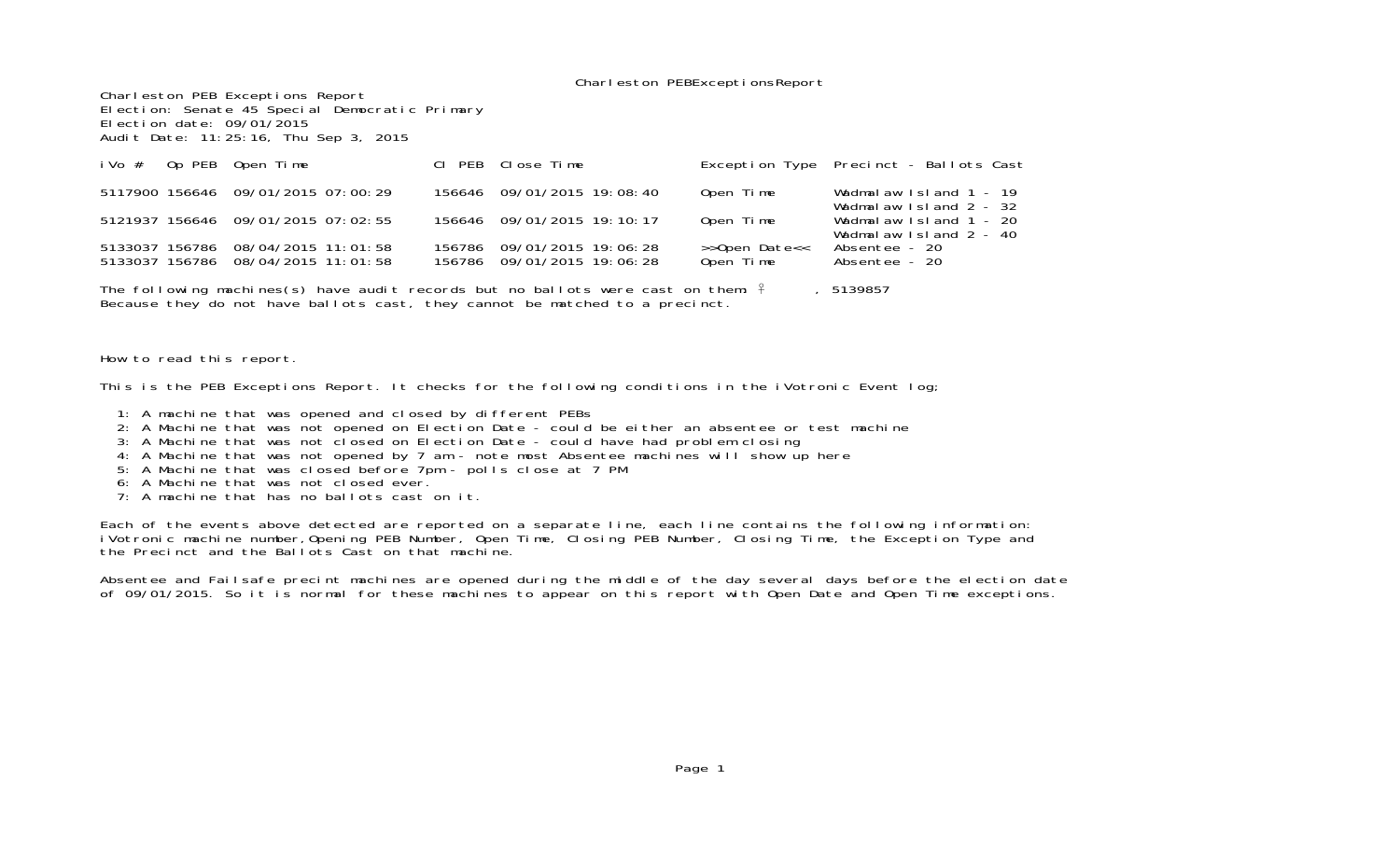#### Charleston PEBUsed

Comments

Charleston PEB Use Report Election: Senate 45 Special Democratic Primary Audit Date: 11:25:16, Thu Sep 3, 2015

| Precinct                               | PEBs Used        |  |
|----------------------------------------|------------------|--|
| Wadmalaw Island 1<br>Wadmalaw Island 2 | 156646<br>156646 |  |
| Johns Island 1A                        | 157228           |  |
| Johns Island 1B                        | 157228           |  |
| Johns Island 3B                        | 156546           |  |
| Johns Island 4                         | 156498           |  |
| St Pauls 1                             | 156555           |  |
| St Pauls 2A                            | 155939           |  |
| St Pauls 2B                            | 155939           |  |
| St Pauls 3                             | 156553           |  |
| St Pauls 4                             | 165963           |  |
| St Pauls 5                             | 153051           |  |
| St Pauls 6                             | 153051           |  |
| Absentee                               | 156786           |  |

14 precincts processed

The following precinct(s) have no ballots cast in them: Emergency, Failsafe Note: if there are no ballots cast in a precinct the machines in that precinct cannot be identified so these precinct(s) will not appear in this report.

How to read this report.

This is the PEB Used report. It lists the precints found in the Audit data and lists all the PEBs that were used by the poll workers to open and close the iVotronic machines in that. precinct.

If more than one PEB is used to open and close all the iVotronic machines in a precinct, then the County Election Commission must read ALL the PEBs used in that precinct to assure that they have collected all the ballots from that precinct. A county whose report shows a precinct that has machines open or closed by more than one PEB should double check the Ballot Audit Report against the iVotronic paper tapes and the Poll Book to make sure that all the ballots have been collected and tabulated.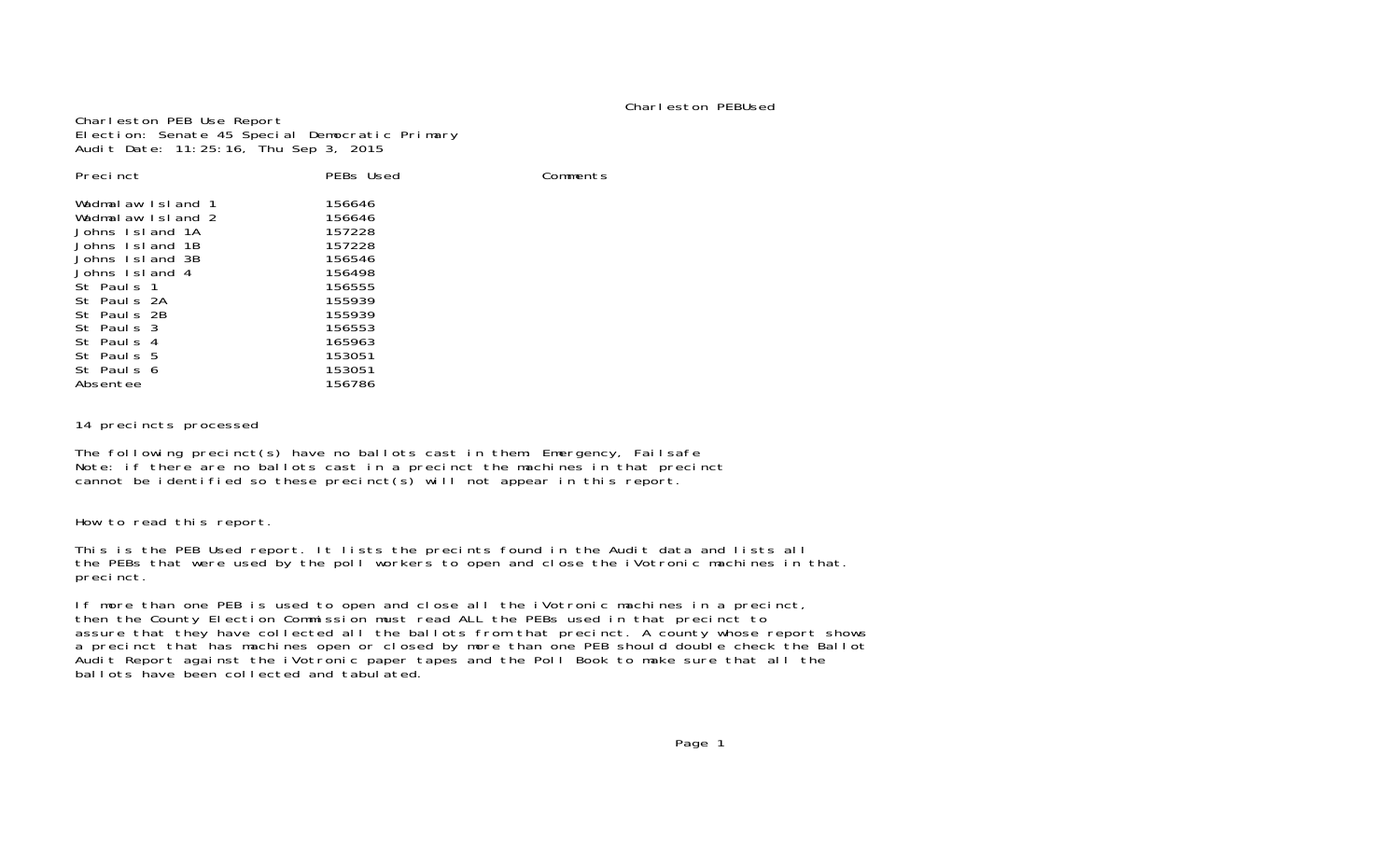

The audit file package for each election contains six files that are created by the Election Management System, Unity, which is used for elections in South Carolina. These files are used by the audit process created by the South Carolina Election Commission. Each of these text files can be read by any text editor.

The six files are the; EL45A Election Report, EL30A Precinct Report, EL155 Vote Image Log, EL152 Event Log, EL68A System Log and EL68 Manual Entry Log.

### **EL45A Election Report**

The EL45A Election Report is the summary report and shows the grand totals for each contest in the election for the entire county.

### Report Header

| First line  | Indicates the report is a summary, the county, and status of results (unofficial or official) |
|-------------|-----------------------------------------------------------------------------------------------|
| Second line | Name of election                                                                              |
| Third line  | Date of election                                                                              |
| Fourth line | Date and time the report was created, name of the report and page number                      |
| Fifth line  | Column titles                                                                                 |

The Optical Scan column contains the votes that were cast on paper ballots, the iVotronic column contains the votes that were cast on voting machines, and Flash Data column contains the votes that had to be recovered from the audit data contained on the Flash Cards. This last column will normally be empty as the need to use flash data to count the votes occurs only in very rare situations.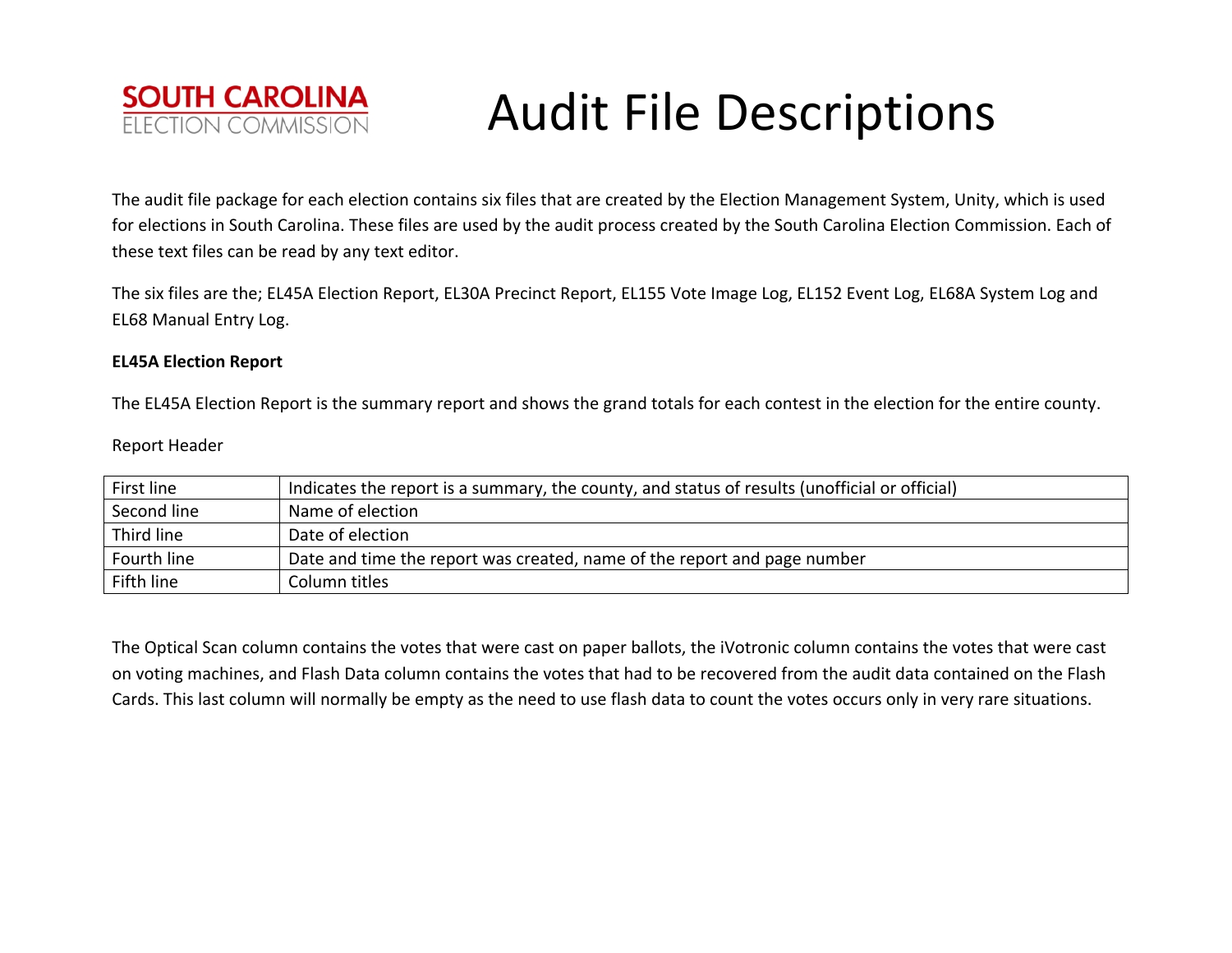

| SUMMARY REPT-GROUP DETAIL  |             | Richland County<br>Municipal/Referendum Election |           | Official Results |              |          |
|----------------------------|-------------|--------------------------------------------------|-----------|------------------|--------------|----------|
| Run Date:11/12/13 10:16 AM | TOTAL VOTES | November 05, 2013<br>Optical Scan                | iVotronic | Flash Data       | Report EL45A | Page 001 |

#### The next section is the election summary…

| PRECINCTS COUNTED (OF 130).       | 128 | 98.46         |
|-----------------------------------|-----|---------------|
| REGISTERED VOTERS - TOTAL 247,171 |     |               |
|                                   |     | 30.177<br>610 |
| VOTER TURNOUT - TOTAL             |     | 12.46         |

### And the body of the report contains the county wide results of the election...

| Mayor of Columbia                |        |       |          |        |             |
|----------------------------------|--------|-------|----------|--------|-------------|
| Vote for up to 1                 |        |       |          |        |             |
| Moe Baddourah                    | 5,594  | 34.49 | 184      | 5,410  | $\Omega$    |
| Steve Benjamin.                  | 10,402 | 64.13 | 187      | 10,215 | $\Omega$    |
| Larry A Sypolt.                  | 167    | 1.03  | 15       | 152    | $\Omega$    |
| Write-In.                        | 57     | .35   |          | 56     | $\Omega$    |
| Total $\cdots$                   | 16,220 |       | 387      | 15,833 | $\Omega$    |
| Columbia City Council At Large   |        |       |          |        |             |
| Vote for up to 1                 |        |       |          |        |             |
| Tommy Burkett                    | 5,400  | 34.73 | 168      | 5,232  | $\Omega$    |
| Tameika Isaac Devine.            | 10,068 | 64.75 | 207      | 9,861  | $\Omega$    |
| Write-In.                        | 81     | .52   | 3        | 78     | $\Omega$    |
| Total                            | 15,549 |       | 378      | 15,171 | $\Omega$    |
| Columbia City Council Dist. 1    |        |       |          |        |             |
| Vote for up to 1                 |        |       |          |        |             |
| Sam Davis                        | 2,431  | 69.80 | 41       | 2,390  | $\Omega$    |
| Bruce A Trezevant.               | 1,041  | 29.89 | 28       | 1,013  | $\Omega$    |
| Write-In.                        | 11     | .32   | $\Omega$ | 11     | $\Omega$    |
| Total $\cdots$ $\cdots$ $\cdots$ | 3,483  |       | 69       | 3,414  | $\mathbf 0$ |

Columbia City Council Dist. 4 Vote for up to 1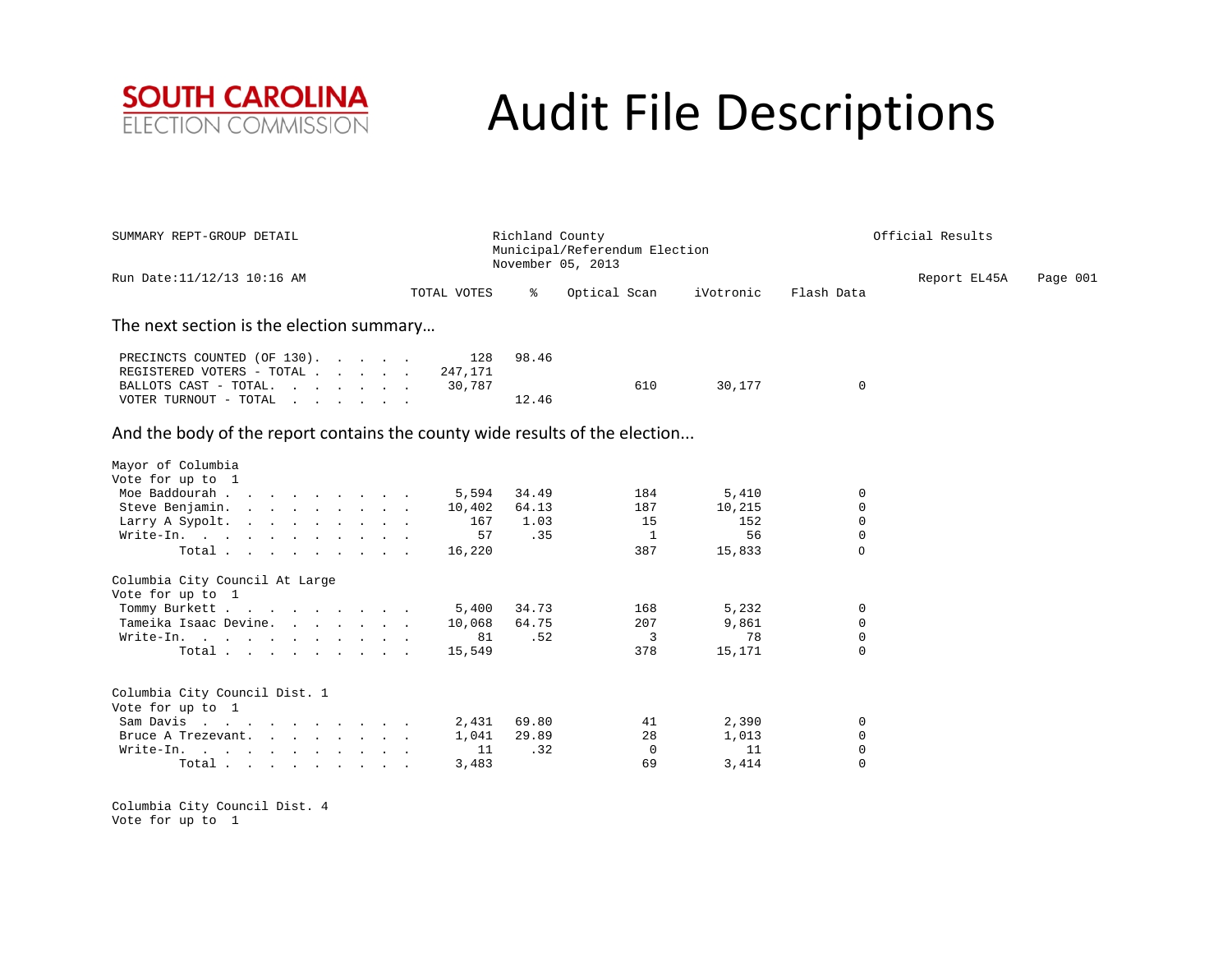

| Leona K Plaugh. |  |  |  |  |       | 2,692 68.48 | 80 | 2,612 | $\Omega$ |
|-----------------|--|--|--|--|-------|-------------|----|-------|----------|
| Todd Walter.    |  |  |  |  |       | 1,226 31.19 |    | 1,196 | $\Omega$ |
| Write-In.       |  |  |  |  | 13    |             |    |       | $\Omega$ |
| Total           |  |  |  |  | 3,931 |             |    | 3,821 |          |

### **The EL30A Election Report**

The EL30A Election Report is the precinct report. It is similar to the EL45A report but it shows the totals in each precinct for each contest that was included in that precinct. These contests can vary from precinct to precinct depending on the location of the district lines in the county. It is possible that <sup>a</sup> precinct may include two or more seats in <sup>a</sup> contest but each voter in that precinct can vote for a candidate for only one district.

### Report Header

| First line  | Indicates the report is a summary, the county, and status of results (unofficial or official) |
|-------------|-----------------------------------------------------------------------------------------------|
| Second line | Name of election                                                                              |
| Third line  | Date of election                                                                              |
| Fourth line | Date and time the report was created, name of the report and page number                      |
| Fifth line  | Column titles                                                                                 |

The Optical Scan column contains the votes that were cast on paper ballots, the iVotronic column contains the votes that were cast on voting machines, and Flash Data column contains the votes that had to be recovered from the audit data contained on the Flash Cards. This last column will normally be empty as the need to use flash data to count the votes occurs only in very rare situations.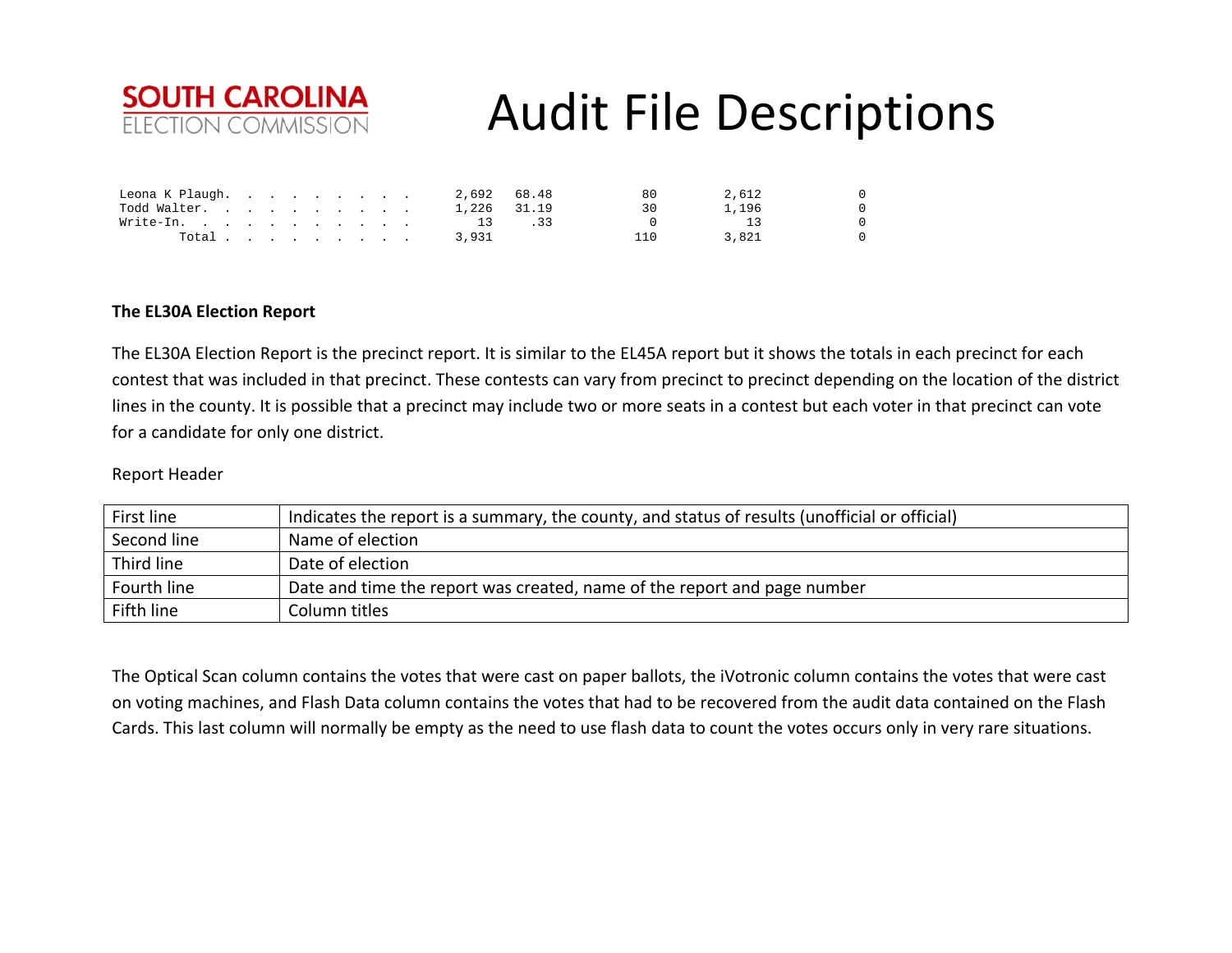

| PREC REPORT-GROUP DETAIL                                                                   | Richland County | Municipal/Referendum Election<br>November 05, 2013 |                                          | Unofficial Results       |                         |                           |  |  |  |  |  |  |  |
|--------------------------------------------------------------------------------------------|-----------------|----------------------------------------------------|------------------------------------------|--------------------------|-------------------------|---------------------------|--|--|--|--|--|--|--|
| Run Date: 11/12/13 10:16 AM                                                                |                 |                                                    |                                          |                          |                         | Report EL30A Page 0101-01 |  |  |  |  |  |  |  |
| 0101 Ward 1                                                                                | TOTAL VOTES     | ႜ                                                  | Optical Scan                             | iVotronic                | Flash Data              |                           |  |  |  |  |  |  |  |
| The next section is the precinct summary                                                   |                 |                                                    |                                          |                          |                         |                           |  |  |  |  |  |  |  |
| REGISTERED VOTERS - TOTAL<br>BALLOTS CAST - TOTAL.<br>VOTER TURNOUT - TOTAL                | 1,852           | 231<br>12.47                                       | $\Omega$                                 | 231                      | $\mathbf 0$             |                           |  |  |  |  |  |  |  |
| And the body of the report contains the precinct wide results of the election              |                 |                                                    |                                          |                          |                         |                           |  |  |  |  |  |  |  |
| Mayor of Columbia<br>Vote for up to 1                                                      |                 |                                                    |                                          |                          |                         |                           |  |  |  |  |  |  |  |
| Moe Baddourah<br>Steve Benjamin.<br>Larry A Sypolt.                                        |                 | 31.28<br>71<br>152<br>66.96<br>0                   | 0<br>0<br>$\Omega$                       | 71<br>152<br>$\mathbf 0$ | 0<br>0<br>$\mathbf 0$   |                           |  |  |  |  |  |  |  |
| Write-In.<br>Total                                                                         |                 | 1.76<br>4<br>227                                   | 0<br>$\cap$                              | 4<br>227                 | $\mathbf 0$<br>$\Omega$ |                           |  |  |  |  |  |  |  |
| Columbia City Council At Large<br>Vote for up to 1                                         |                 |                                                    |                                          |                          |                         |                           |  |  |  |  |  |  |  |
| Tommy Burkett<br>Tameika Isaac Devine.<br>Write-In.<br>Total                               |                 | 33.18<br>73<br>65.45<br>144<br>3<br>1.36<br>220    | 0<br>$\mathbf 0$<br>$\Omega$<br>$\Omega$ | 73<br>144<br>3<br>220    | 0<br>0<br>0<br>$\Omega$ |                           |  |  |  |  |  |  |  |
| COUNTY REFERENDUM                                                                          |                 |                                                    |                                          |                          |                         |                           |  |  |  |  |  |  |  |
| Vote for up to 1<br>Yes, in favor of the question.<br>No, opposed to the question<br>Total |                 | 68.72<br>156<br>71<br>31.28<br>227                 | 0<br>0<br>$\Omega$                       | 156<br>71<br>227         | 0<br>0<br>$\Omega$      |                           |  |  |  |  |  |  |  |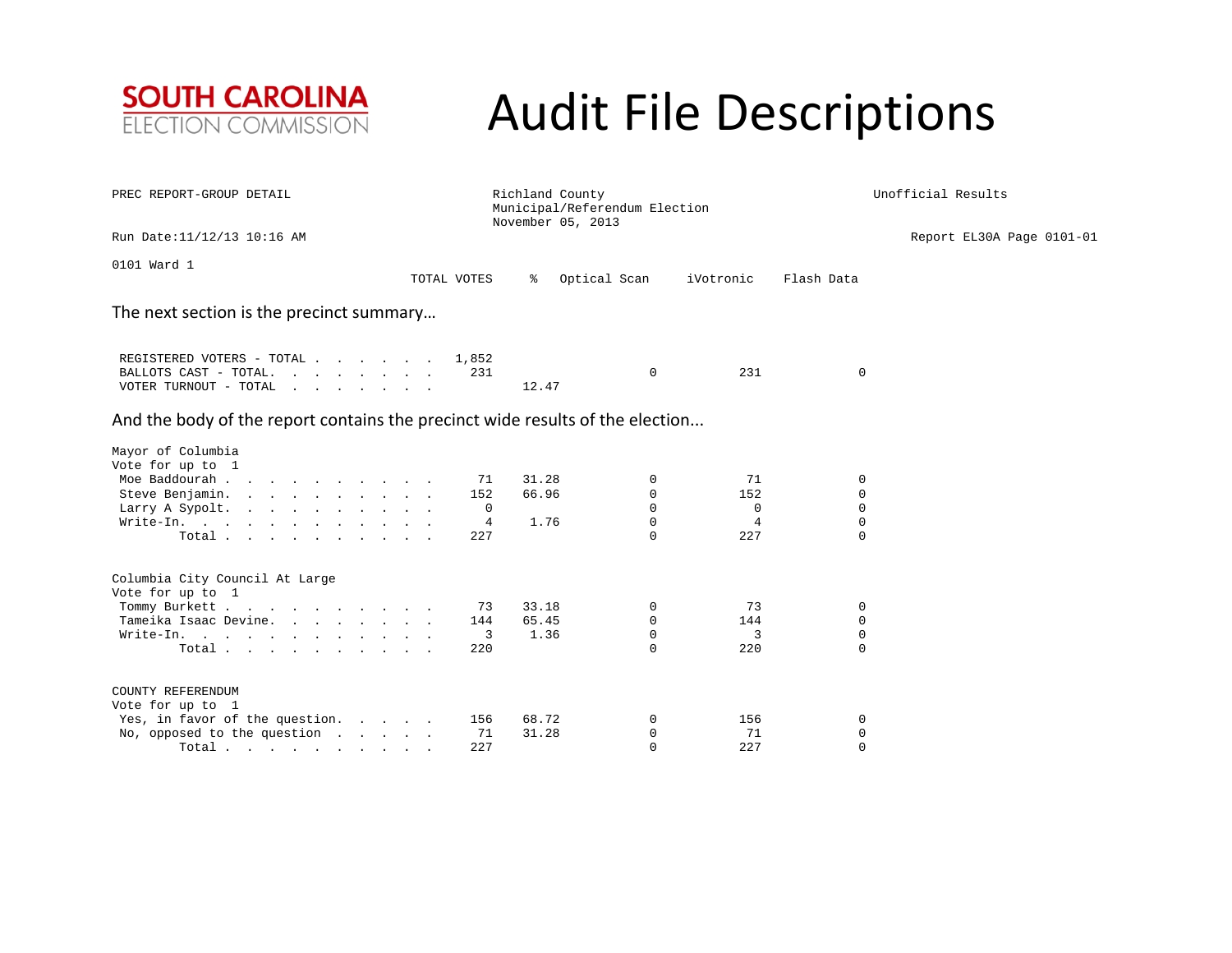

### Followed by the next precinct...

| PREC REPORT-GROUP DETAIL                           |                    | Richland County<br>November 05, 2013 | Municipal/Referendum Election |           | Unofficial Results |                           |  |
|----------------------------------------------------|--------------------|--------------------------------------|-------------------------------|-----------|--------------------|---------------------------|--|
| Run Date: 11/12/13 10:16 AM                        |                    |                                      |                               |           |                    | Report EL30A Page 0102-01 |  |
| 0102 Ward 2                                        |                    |                                      |                               |           |                    |                           |  |
| REGISTERED VOTERS - TOTAL                          | TOTAL VOTES<br>943 | ွေ                                   | Optical Scan                  | iVotronic | Flash Data         |                           |  |
| BALLOTS CAST - TOTAL.                              | 111                |                                      | $\Omega$                      | 111       | $\mathbf 0$        |                           |  |
| VOTER TURNOUT - TOTAL                              |                    | 11.77                                |                               |           |                    |                           |  |
| Mayor of Columbia                                  |                    |                                      |                               |           |                    |                           |  |
| Vote for up to 1<br>Moe Baddourah                  | 9                  | 8.18                                 | $\mathbf 0$                   | 9         | 0                  |                           |  |
| Steve Benjamin.                                    | 98                 | 89.09                                | $\Omega$                      | 98        | $\Omega$           |                           |  |
| Larry A Sypolt.                                    | 2                  | 1.82                                 | $\mathbf 0$                   | 2         | $\mathbf 0$        |                           |  |
| Write-In.                                          | 1                  | .91                                  | $\Omega$                      | 1         | $\mathbf{0}$       |                           |  |
| Total $\cdots$ $\cdots$ $\cdots$ $\cdots$          | 110                |                                      | $\Omega$                      | 110       | $\Omega$           |                           |  |
| Columbia City Council At Large<br>Vote for up to 1 |                    |                                      |                               |           |                    |                           |  |
| Tommy Burkett                                      | 17                 | 15.89                                | $\mathbf 0$                   | 17        | 0                  |                           |  |
| Tameika Isaac Devine.                              | 88                 | 82.24                                | $\Omega$                      | 88        | $\Omega$           |                           |  |
| Write-In.                                          | 2                  | 1.87                                 | $\Omega$                      | 2         | $\mathbf{0}$       |                           |  |
| Total                                              | 107                |                                      | $\Omega$                      | 107       | $\Omega$           |                           |  |
| COUNTY REFERENDUM<br>Vote for up to 1              |                    |                                      |                               |           |                    |                           |  |
| Yes, in favor of the question.                     | 71                 | 72.45                                | $\mathbf 0$                   | 71        | 0                  |                           |  |
| No, opposed to the question $\cdot \cdot \cdot$    | 27                 | 27.55                                | $\mathbf 0$                   | 27        | 0                  |                           |  |
| Total $\cdots$ $\cdots$ $\cdots$ $\cdots$          | 98                 |                                      | $\Omega$                      | 98        | $\Omega$           |                           |  |

Each precinct is reported separately.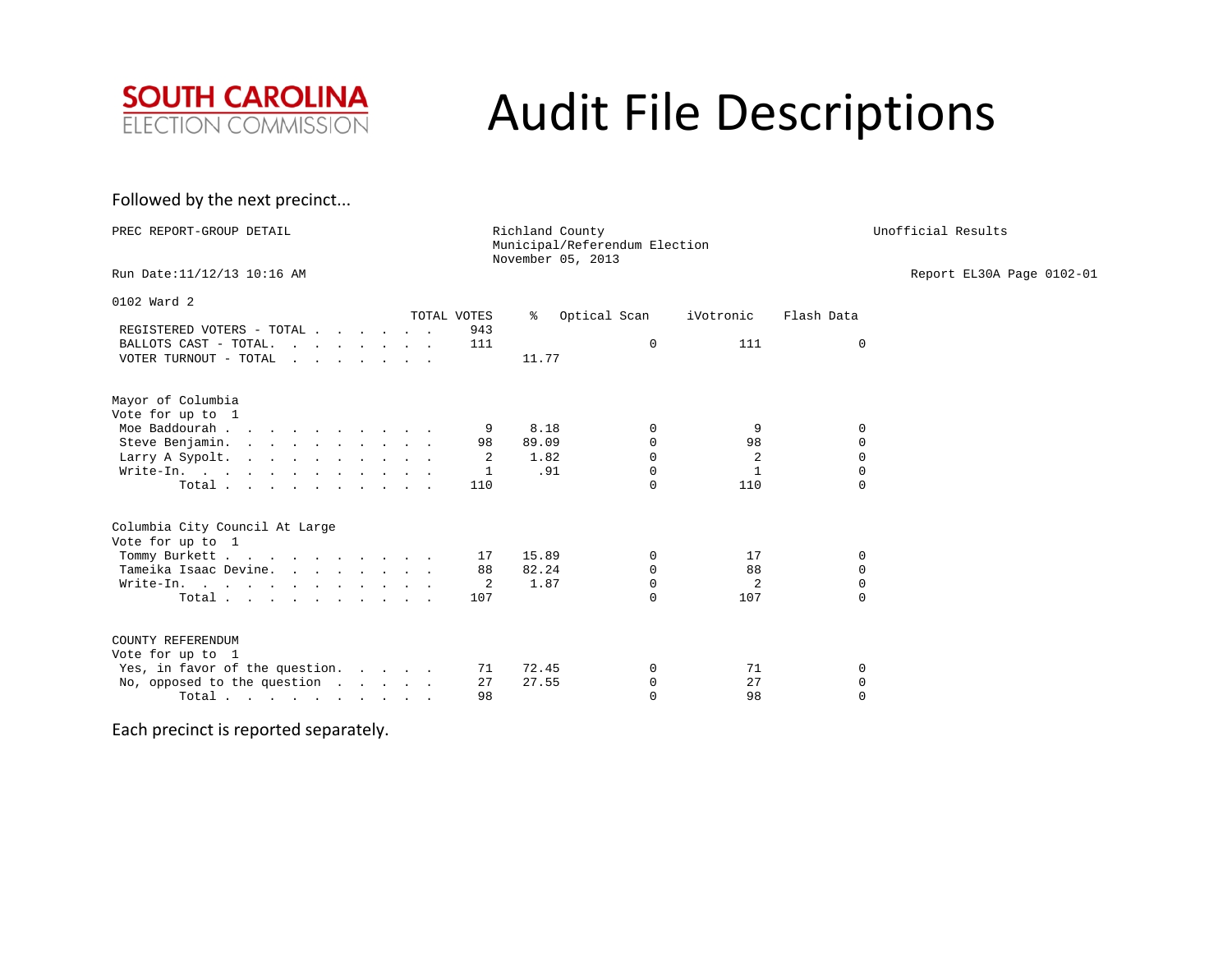

The last precincts in the election contain the "Virtual Precincts": Absentee, Emergency, Failsafe, Provisional and Failsafe / Provisional. When for some reason <sup>a</sup> voter cannot cast his or her ballot on <sup>a</sup> voting machine in the precinct to which <sup>a</sup> voter is assigned, that vote is cast in one of these precincts. Examples of reasons <sup>a</sup> vote must be cast in <sup>a</sup> virtual include absentee voting and cases when <sup>a</sup> voter's right to vote has been challenged in their assigned precinct.

Municipal/Referendum Election

|                                           |              |                   | Municipal/Referendum Election |                |              |                           |
|-------------------------------------------|--------------|-------------------|-------------------------------|----------------|--------------|---------------------------|
|                                           |              | November 05, 2013 |                               |                |              |                           |
| Run Date: 11/12/13 10:16 AM               |              |                   |                               |                |              | Report EL30A Page 0750-01 |
| 0750 Absentee                             |              |                   |                               |                |              |                           |
|                                           | TOTAL VOTES  | ႜ                 | Optical Scan                  | iVotronic      | Flash Data   |                           |
| REGISTERED VOTERS - TOTAL                 |              |                   |                               |                |              |                           |
| BALLOTS CAST - TOTAL.                     | 2,449        |                   | 586                           | 1,863          | 0            |                           |
|                                           |              |                   |                               |                |              |                           |
| Mayor of Columbia                         |              |                   |                               |                |              |                           |
| Vote for up to 1                          |              |                   |                               |                |              |                           |
| Moe Baddourah                             | 396          | 31.81             | 176                           | 220            | $\mathbf 0$  |                           |
| Steve Benjamin.                           | 823          | 66.10             | 178                           | 645            | $\mathbf{0}$ |                           |
| Larry A Sypolt.                           | 25           | 2.01              | 15                            | 10             | $\Omega$     |                           |
| Write-In.                                 | $\mathbf{1}$ | .08               | $\overline{1}$                | $\overline{0}$ | $\mathbf{0}$ |                           |
| Total $\cdots$ $\cdots$ $\cdots$ $\cdots$ | 1,245        |                   | 370                           | 875            | $\mathbf{0}$ |                           |
|                                           |              |                   |                               |                |              |                           |
| Columbia City Council At Large            |              |                   |                               |                |              |                           |
| Vote for up to 1                          |              |                   |                               |                |              |                           |
| Tommy Burkett                             | 391          | 32.86             | 159                           | 232            | $\mathbf 0$  |                           |
| Tameika Isaac Devine.                     | 794          | 66.72             | 201                           | 593            | $\mathbf 0$  |                           |
| Write-In.                                 | 5            | .42               | 2                             | 3              | $\mathbf{0}$ |                           |
| Total $\cdots$ $\cdots$ $\cdots$          | 1,190        |                   | 362                           | 828            | $\mathbf{0}$ |                           |
|                                           |              |                   |                               |                |              |                           |
| Columbia City Council Dist. 1             |              |                   |                               |                |              |                           |
| Vote for up to 1                          |              |                   |                               |                |              |                           |
| Sam Davis                                 | 175          | 64.34             | 41                            | 134            | 0            |                           |
| Bruce A Trezevant.                        | 95           | 34.93             | 28                            | 67             | $\mathbf 0$  |                           |
| Write-In.                                 | 2            | .74               | $\mathbf 0$                   | 2              | $\mathbf 0$  |                           |
| Total $\cdots$ $\cdots$ $\cdots$ $\cdots$ | 272          |                   | 69                            | 203            | $\Omega$     |                           |
|                                           |              |                   |                               |                |              |                           |
| Columbia City Council Dist. 4             |              |                   |                               |                |              |                           |
| Vote for up to 1                          |              |                   |                               |                |              |                           |
| Leona K Plaugh.                           | 173          | 70.61             | 79                            | 94             | $\Omega$     |                           |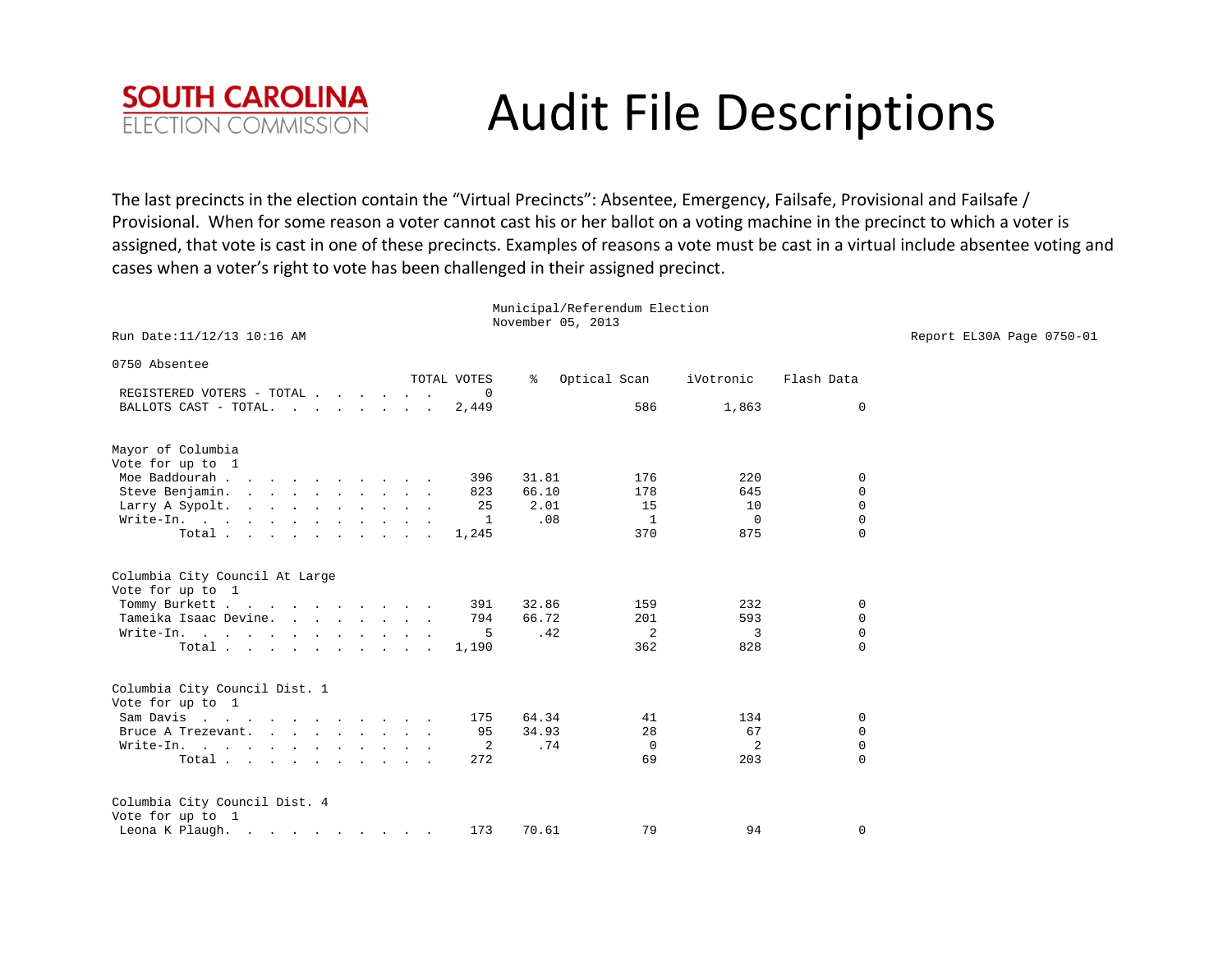

| Todd Walter.                        |             | 28.98<br>71    | 28                                                                    | 43        |                    |                           |
|-------------------------------------|-------------|----------------|-----------------------------------------------------------------------|-----------|--------------------|---------------------------|
| Write-In.                           |             |                | .41                                                                   |           | 0                  |                           |
| Total                               |             | 245            | 107                                                                   | 138       | 0                  |                           |
| PREC REPORT-GROUP DETAIL            |             |                | Richland County<br>Municipal/Referendum Election<br>November 05, 2013 |           | Unofficial Results |                           |
| Run Date:11/12/13 10:16 AM          |             |                |                                                                       |           |                    | Report EL30A Page 0750-02 |
| 0750 Absentee                       | TOTAL VOTES |                | Optical Scan                                                          | iVotronic | Flash Data         |                           |
| COUNTY REFERENDUM                   |             |                |                                                                       |           |                    |                           |
| Vote for up to 1                    |             |                |                                                                       |           |                    |                           |
| Yes, in favor of the question.      |             | 71.73<br>1,715 | 301                                                                   | 1,414     | 0                  |                           |
| No, opposed to the question $\cdot$ |             | 28.27<br>676   | 257                                                                   | 419       | $\Omega$           |                           |
| Total $\cdots$ $\cdots$ $\cdots$    |             | 2,391          | 558                                                                   | 1,833     | 0                  |                           |

The Emergency, Failsafe, Provisional and Failsafe / Provisional precinct reports are identical to the Absentee Report shown above.

### **The EL68A System Log**

The EL68A System Log is <sup>a</sup> record of every event that occurred in the Election Management System (Unity) from the time that the election database was loaded prior to the election until the time the report was run.

### Report Header

| First line  | Indicates the report is a summary, the county, and status of results (unofficial or official) |
|-------------|-----------------------------------------------------------------------------------------------|
| Second line | Name of election                                                                              |
| Third line  | Date of election                                                                              |
| Fourth line | Date and time the report was created, name of the report and page number                      |
| Fifth line  | Column titles                                                                                 |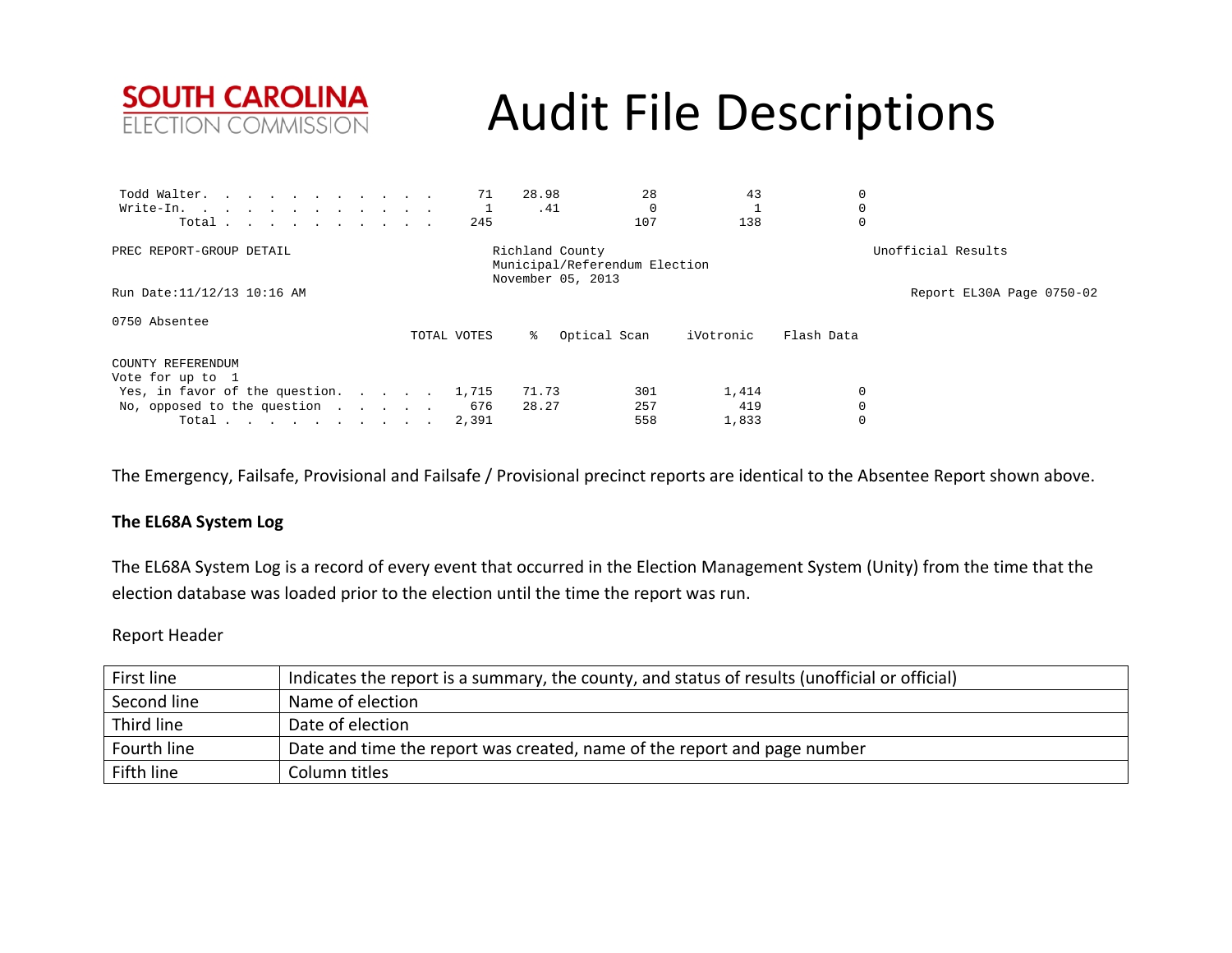

The User column is always blank and Counted Information applies only to certain events or operations contained in the log.

The first entry will always be the date and time that the database was created (loaded on to the Unity machine).

| SYSTEM LOG LISTING         |      |                                    | Richland County<br>Municipal/Referendum Election<br>November 05, 2013 |                     |                       |
|----------------------------|------|------------------------------------|-----------------------------------------------------------------------|---------------------|-----------------------|
| RUN DATE:11/12/13 10:17 AM |      |                                    |                                                                       |                     | ELECTION ID: 40110513 |
| USER DATE                  | TIME | SYSTEM ACTION OR ERROR INFORMATION |                                                                       | COUNTED INFORMATION |                       |
|                            |      | 09-26 10:07 am DATABASE CREATED    |                                                                       |                     |                       |

Here is an example where counted information is included in an event.

| 11-05 07:42 pm |  |                            | PRC 0750 PACK RECEIVED VTR (BALS=309 TOT=309) |  |
|----------------|--|----------------------------|-----------------------------------------------|--|
| 11-05 07:42 pm |  | PRC 0850 PACK RECEIVED VTR |                                               |  |

The auditor will refer to this log if an exception to the audit is detected by the automatic audit process or <sup>a</sup> "deeper dive" into the events of an election is required for any reason. It is not part of the automated audit process.

The EL68 Manual Entry Log

The EL68 Manual Entry Log is <sup>a</sup> record of every manual entry that occurred in the Election Management System (Unity) from the time that the election database was loaded prior to the election until the time the report was run.

### Report Header

| First line  | Indicates the report is the Manual Changes Log Listing and the county |
|-------------|-----------------------------------------------------------------------|
| Second line | Name of election                                                      |
| Third line  | Date of election                                                      |
| Fourth line | Date and time the report was created and the election ID              |
| Fifth line  | Column titles                                                         |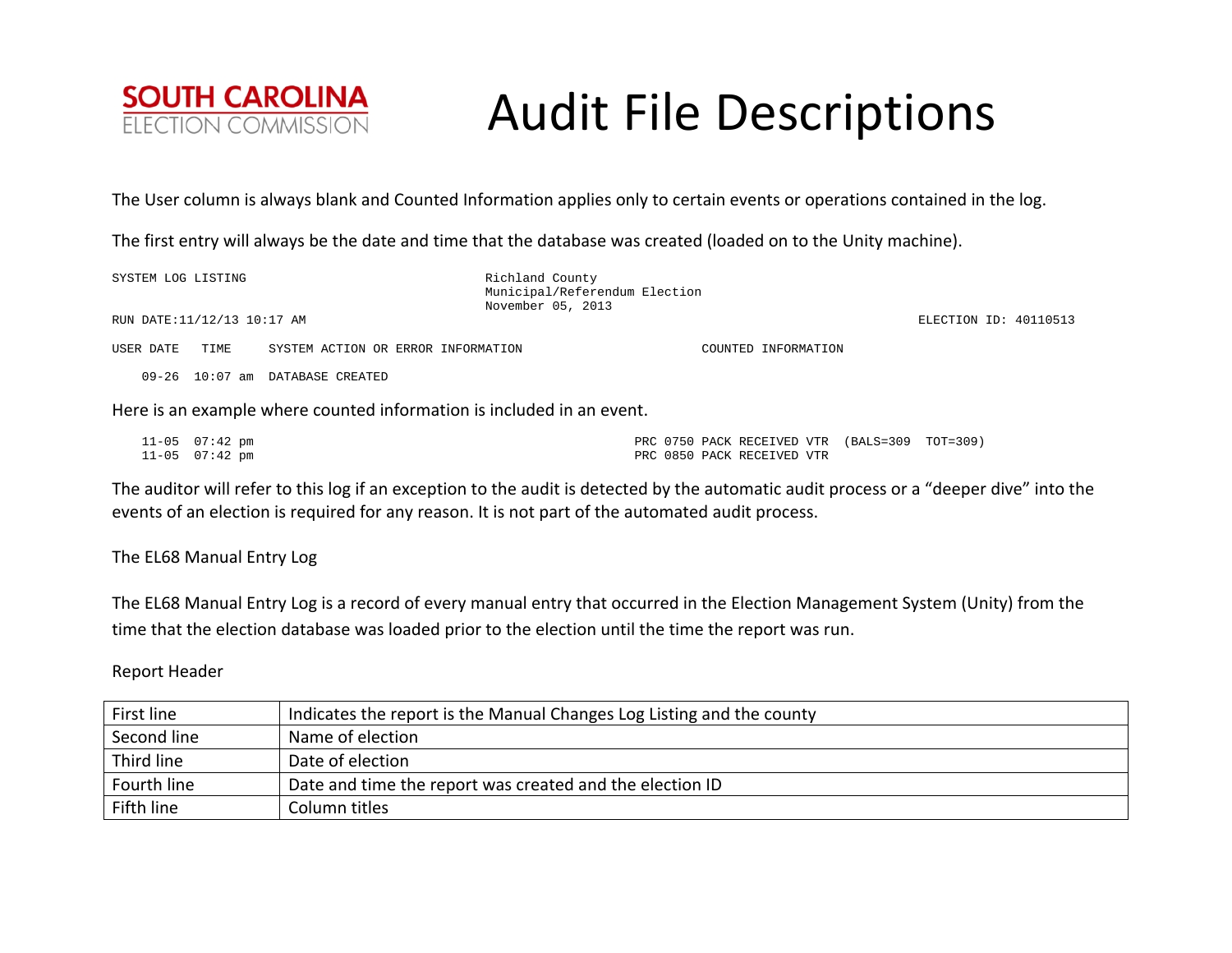

The Election ID contains eight characters and is NORMALLY the county number and the date of the election in the form of mmddyy.

The User column is always blank, the GRP column indicates the Report Group in which the change was made if applicable. Group 3 is the Optical group, group 4 is the voting machine group.

| MANUAL CHANGES LOG LISTING |           | Sample County<br>Sample Election<br>Samplemonth 1, 2013 |      |      |                  |     |     |                       |
|----------------------------|-----------|---------------------------------------------------------|------|------|------------------|-----|-----|-----------------------|
| RUN DATE:11/12/13 10:17 AM |           |                                                         |      |      |                  |     |     | ELECTION ID: 40110513 |
| PRECINCT                   | CANDIDATE |                                                         | USER | DATE | TIME             | GRP | OLD | NEW                   |
| 0101 Precinct 1            | VOTERS    |                                                         |      |      | $11-05$ 04:21 pm |     |     | 1,852                 |
| 0102 Precinct 2            |           |                                                         |      |      | $11-05$ 04:21 pm |     |     | 943                   |
| 0103 Precinct 3            |           |                                                         |      |      | $11-05$ 04:21 pm |     |     | 1,476                 |

If the candidate column contains the word "VOTERS" and the Old column contains <sup>a</sup> zero, this is <sup>a</sup> manual entry for the number of registered voters in the precinct. This is <sup>a</sup> normal entry performed on Election Day usually sometime between 9 AM and 7 PM. Note that in the example above the word "VOTERS" appears only in the first entry, the subsequent entries are all blank.

In the following example we can see that the same thing happens in the precinct column.

| 0750 Absentee | BALLOTS CAST - TOTAL | $04-08$ 10:13 am 3   | 0        |                 |
|---------------|----------------------|----------------------|----------|-----------------|
|               | Candidate A          | $04 - 06$ 01:04 pm 4 | $\Omega$ |                 |
|               |                      | $04-08$ 10:05 am 3   | $\Omega$ |                 |
|               |                      | $04-08$ 10:11 am 4   |          | $\Omega$        |
|               | Candidate B          | $04 - 06$ 01:04 pm 4 | 10       | 12 <sup>1</sup> |
|               |                      | $04-08$ 10:05 am 3   | $\Omega$ | 2               |
|               |                      | $04-08$ 10:08 am 4   | 12       | 22              |
|               |                      | $04-08$ 10:11 am 4   | 22       | 10              |

Care must be taken when evaluating <sup>a</sup> situation where the value was changed more than once. As you can see, manual entries were made for these candidates on 04/06 and 04/08.

On 04/06

- At 1:04 PM Candidate A group 3 (Optical) was set to 1
- And Candidate B group 4 (iVotronic) was changed from 10 to 12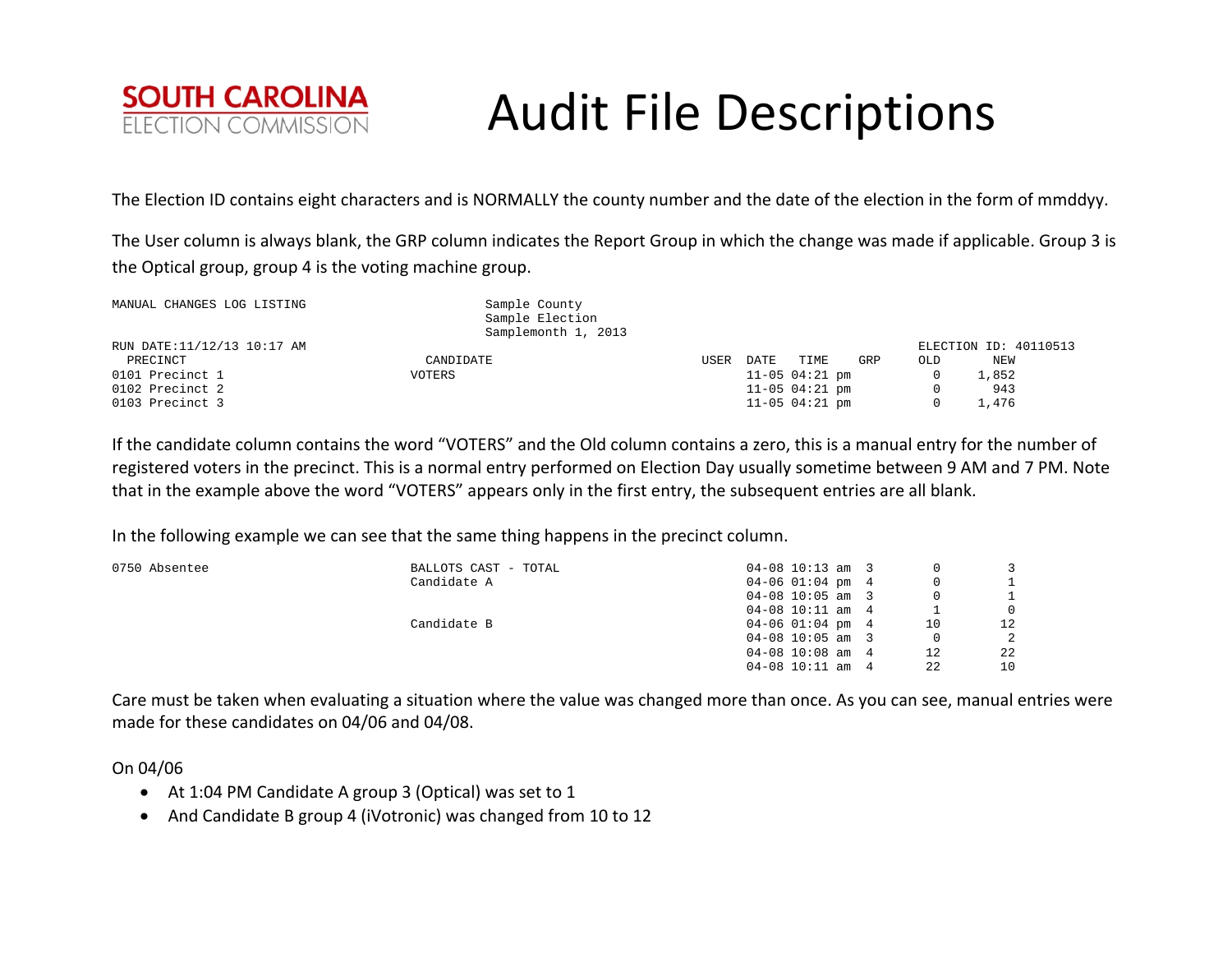

### On 04/08

- At 10:05 AM Candidate A group 3 (Optical) was set to 1
- And Candidate B group 3 (Optical) was set to 2
- At 10:08 AM Candidate B Group 4 (iVotronic) 10 votes were manually added to the 12 that were there after the 04/06 manual entry
- At 10:11 AM Candidate B Group 4 (iVotronic) 12 votes were removed, returning the count to 10.
- At 10:13 AM The Total Ballots Cast in Group 3 (Optical) was set to 3.

A review of the EL68A System log indicates that there were 10 iVotronic ballots cast in the Absentee precinct that were electronically read in at 01:02 PM on 04/06. The audit confirmed that all 10 Absentee iVotronic ballots were cast for Johnson when checking the EL30A iVotronic total versus the EL155 Vote Image File.

The EL30A report for the Absentee precinct in this election is below.

| 0750 Absentee               |  |                                                                                                                 |  |  |  |             |       |                |                  |
|-----------------------------|--|-----------------------------------------------------------------------------------------------------------------|--|--|--|-------------|-------|----------------|------------------|
|                             |  |                                                                                                                 |  |  |  | TOTAL VOTES | ⊱     | Optical Scan   | iVotronic        |
| REGISTERED VOTERS - TOTAL   |  |                                                                                                                 |  |  |  |             |       |                |                  |
| BALLOTS CAST - TOTAL.       |  |                                                                                                                 |  |  |  | 13          |       |                | 1 ດ              |
|                             |  |                                                                                                                 |  |  |  |             |       |                |                  |
| State House of Rep. Dist 64 |  |                                                                                                                 |  |  |  |             |       |                |                  |
| Seat to Fill 1              |  |                                                                                                                 |  |  |  |             |       |                |                  |
| Candidate A                 |  |                                                                                                                 |  |  |  |             | 7.69  |                | $\left( \right)$ |
| Candidate B                 |  |                                                                                                                 |  |  |  | 12.         | 92.31 | $\mathfrak{D}$ | 10               |
| Write-In.                   |  | the contract of the contract of the contract of the contract of the contract of the contract of the contract of |  |  |  | 0           |       |                | $\Omega$         |
| Total .                     |  | the contract of the contract of the contract of                                                                 |  |  |  | 13          |       |                | 1 ດ              |

The above example is why the SEC Audit process automatically creates an exception when it detects that <sup>a</sup> manual entry was made. The auditor must perform <sup>a</sup> manual evaluation of the events and confirm that <sup>a</sup> mistake in the vote count was not made.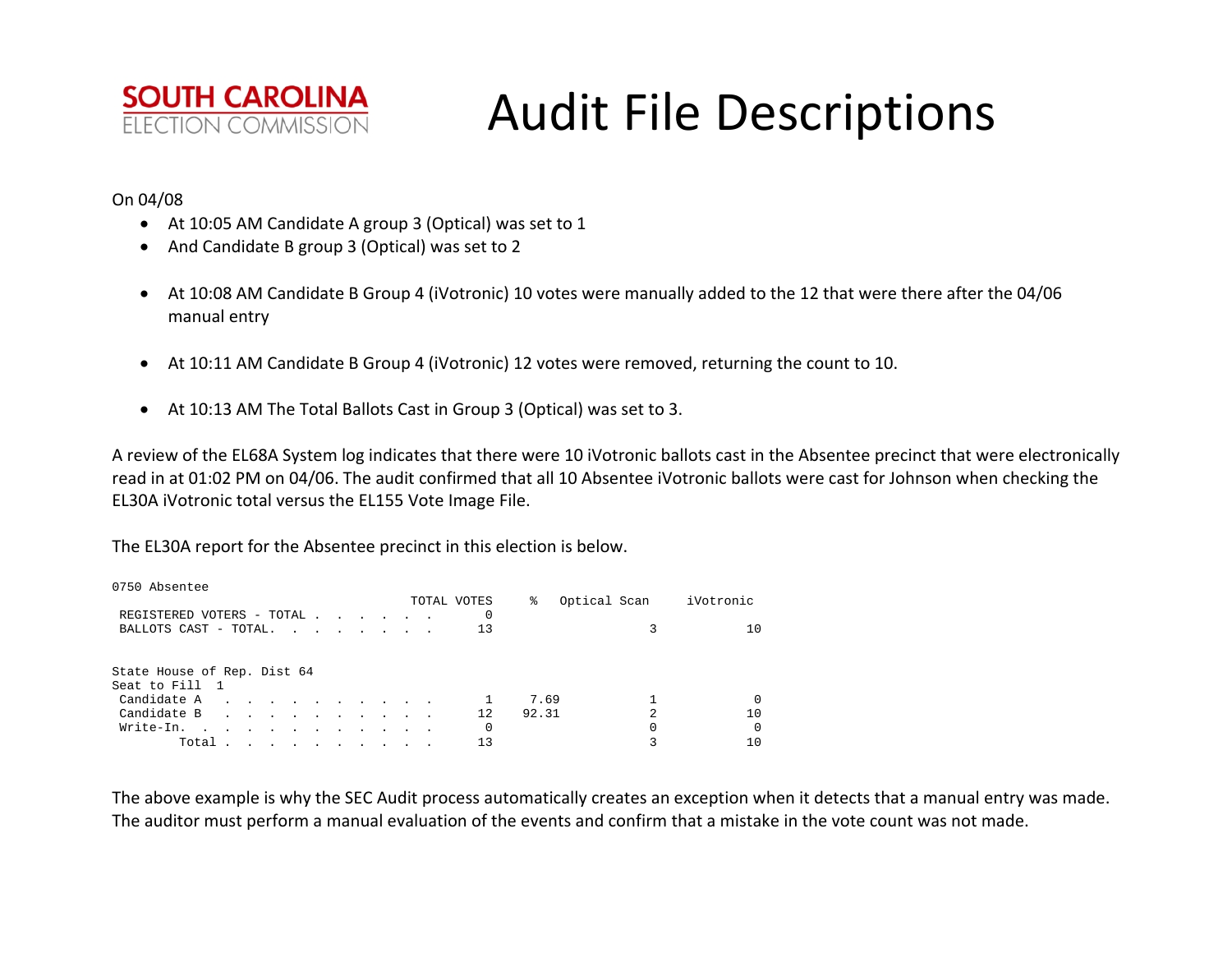

### **EL155 Vote Image Log**

The EL155 Vote Image Log is <sup>a</sup> record of every ballot cast on the iVotronic voting machines in the county.

### Report Header

| First line  | $\cdot$ the Election ID $\,$<br>I name and the<br>Date and<br>I time the report was created the precinct number and I |
|-------------|-----------------------------------------------------------------------------------------------------------------------|
| Second line | Column titles                                                                                                         |

The Election ID contains eight characters and is NORMALLY the county number and the date of the election in the form of mmddyy.

The VOTR. column contains the serial number of the iVotronic voting machine upon which the vote was cast, the B/I column contains the Ballot Index which indicates which ballot style that appears in the precinct was used to cast that ballot (Note: the ballot index can be different in each precinct for <sup>a</sup> ballot style that is common to the precincts.

There is <sup>a</sup> number before the candidate name that is used to indicate precinct totals for each candidate in the precinct footer at the bottom of the each precinct. In this case candidate 2 is Steve Benjamin who received 37 votes in this precinct and candidate 7 is Tamekia Isaac Devine who received 33 voted in this precinct.

The office that the candidate is seeking is placed in the final column in this report. There is no header for that column.

Note the asterisk (\*) in some of the records in this report. This indicates the first record in each ballot. So the ballot image for the first ballot shown in this report voted for Steve Benjamin, Tamekia Isaac Devine and Yes, in favor of the question put forward in the county resolution.

RUN DATE:11/12/13 10:16 AM PRECINCT 850 - Failsafe ELECTION ID: 40110513

VOTR. B/I CANDIDATES RECEIVING A VOTE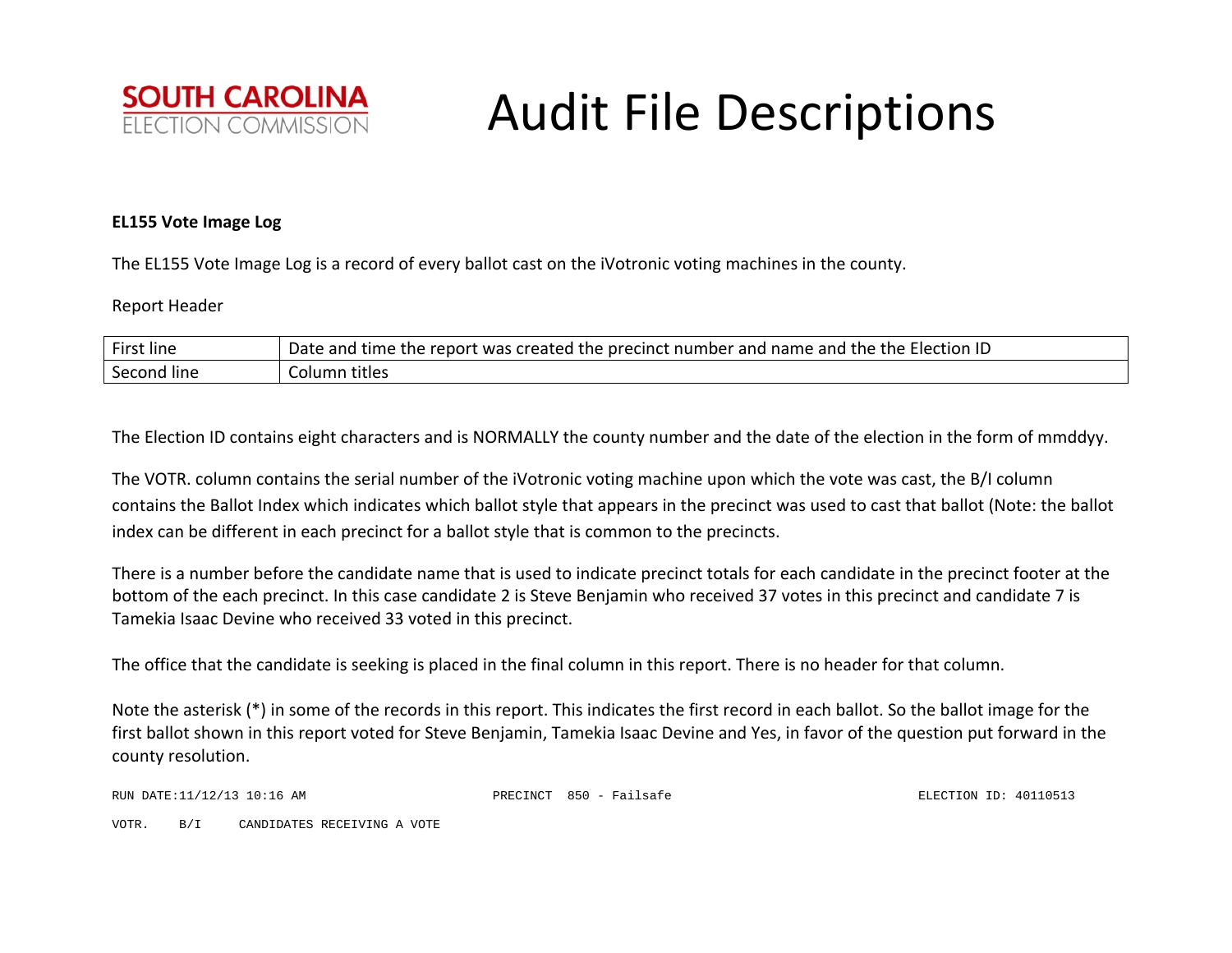

| 5131060 |            | $2 *$ |   | 2 Steve Benjamin                       | MUNCOLU Mayor                                                      |
|---------|------------|-------|---|----------------------------------------|--------------------------------------------------------------------|
| 5131060 |            | 2     |   | 7 Tameika Isaac Devine                 | MUNCOLU City Council At Large                                      |
| 5131060 |            | 2     |   | 29 Yes, in favor of the question       | COUNTY REFERENDUM                                                  |
| 5131060 |            | $2 *$ |   | 2 Steve Benjamin                       | MUNCOLU Mayor                                                      |
| 5131060 |            | 2     |   | 6 Tommy Burkett                        | MUNCOLU City Council At Large                                      |
| 5131060 |            | 2     |   | 29 Yes, in favor of the question       | COUNTY REFERENDUM                                                  |
| 5131060 |            | $2 *$ |   | 2 Steve Benjamin                       | MUNCOLU Mayor                                                      |
| 5131060 |            | 2     |   | 7 Tameika Isaac Devine                 | MUNCOLU City Council At Large                                      |
| 5131060 |            | 2     |   | 29 Yes, in favor of the question       | COUNTY REFERENDUM                                                  |
| 5131060 |            | $2 *$ |   | 1 Moe Baddourah                        | MUNCOLU Mayor                                                      |
| 5131060 |            | 2     |   | 6 Tommy Burkett                        | MUNCOLU City Council At Large                                      |
| 5131060 |            | 2     |   | 30 No, opposed to the question         | COUNTY REFERENDUM                                                  |
| 5131060 |            | $4 *$ |   | 29 Yes, in favor of the question       | COUNTY REFERENDUM                                                  |
| 5131060 |            | $3 *$ |   | 2 Steve Benjamin                       | MUNCOLU Mayor                                                      |
| 5131060 |            | 3     |   | 7 Tameika Isaac Devine                 | MUNCOLU City Council At Large                                      |
| 5131060 |            | 3     |   | 10 Sam Davis                           | CTYCO01 City Council District 1                                    |
| 5131060 |            | 3     |   | 29 Yes, in favor of the question       | COUNTY REFERENDUM                                                  |
| 5131060 |            | $4 *$ |   | 29 Yes, in favor of the question       | COUNTY REFERENDUM                                                  |
| 5131060 |            | $4 *$ |   | 30 No, opposed to the question         | COUNTY REFERENDUM                                                  |
| 5131060 |            | $2 *$ |   | 2 Steve Benjamin                       | MUNCOLU Mayor                                                      |
| 5131060 |            | 2     |   | 7 Tameika Isaac Devine                 | MUNCOLU City Council At Large                                      |
| 5131060 |            |       |   | 29 Yes, in favor of the question       | COUNTY REFERENDUM                                                  |
| 5131060 |            | $4 *$ |   | 30 No, opposed to the question         | COUNTY REFERENDUM                                                  |
| 5131060 |            | $3 *$ |   | 2 Steve Benjamin                       | MUNCOLU Mayor                                                      |
| 5131060 |            | 3     |   | 7 Tameika Isaac Devine                 | MUNCOLU City Council At Large                                      |
| 5131060 |            | 3     |   | 10 Sam Davis                           | CTYCO01 City Council District 1                                    |
| 5131060 |            | 3     |   | 30 No, opposed to the question         | COUNTY REFERENDUM                                                  |
| 5131060 |            | $5*$  |   | 2 Steve Benjamin                       | MUNCOLU Mayor                                                      |
| 5131060 |            | 5     |   | 7 Tameika Isaac Devine                 | MUNCOLU City Council At Large                                      |
| 5131060 |            | 5     |   | 14 Leona K Plaugh                      | CTYCO04 City Council District 4                                    |
| 5131060 |            | 5.    |   | 29 Yes, in favor of the question       | COUNTY REFERENDUM                                                  |
| 5131060 |            | $2 *$ |   | 2 Steve Benjamin                       | MUNCOLU Mayor                                                      |
| 5131060 |            | 2     |   | 7 Tameika Isaac Devine                 | MUNCOLU City Council At Large                                      |
| 5131060 |            | 2     |   | 29 Yes, in favor of the question       | COUNTY REFERENDUM                                                  |
| 5131060 |            | $4 *$ |   | 29 Yes, in favor of the question       | COUNTY REFERENDUM                                                  |
|         |            |       |   |                                        | PRECINCT TOTALS                                                    |
|         | CAND VOTES |       |   | CAND VOTES<br>CAND VOTES<br>CAND VOTES | CAND VOTES<br>CAND VOTES<br>CAND VOTES<br>CAND VOTES<br>CAND VOTES |
| 1       | 3          |       | 2 | 7<br>37<br>7<br>33<br>6                | 10<br>11<br>2<br>14<br>2<br>15<br>29<br>53<br>11<br>1              |
| 30      | 13         |       |   |                                        |                                                                    |

Although the precinct, voting machine and the votes cast on each ballot can be determined, the order in which the ballots are cast is randomly presented in this report so neither the time of day the ballot was cast nor the voter's identity can be discovered.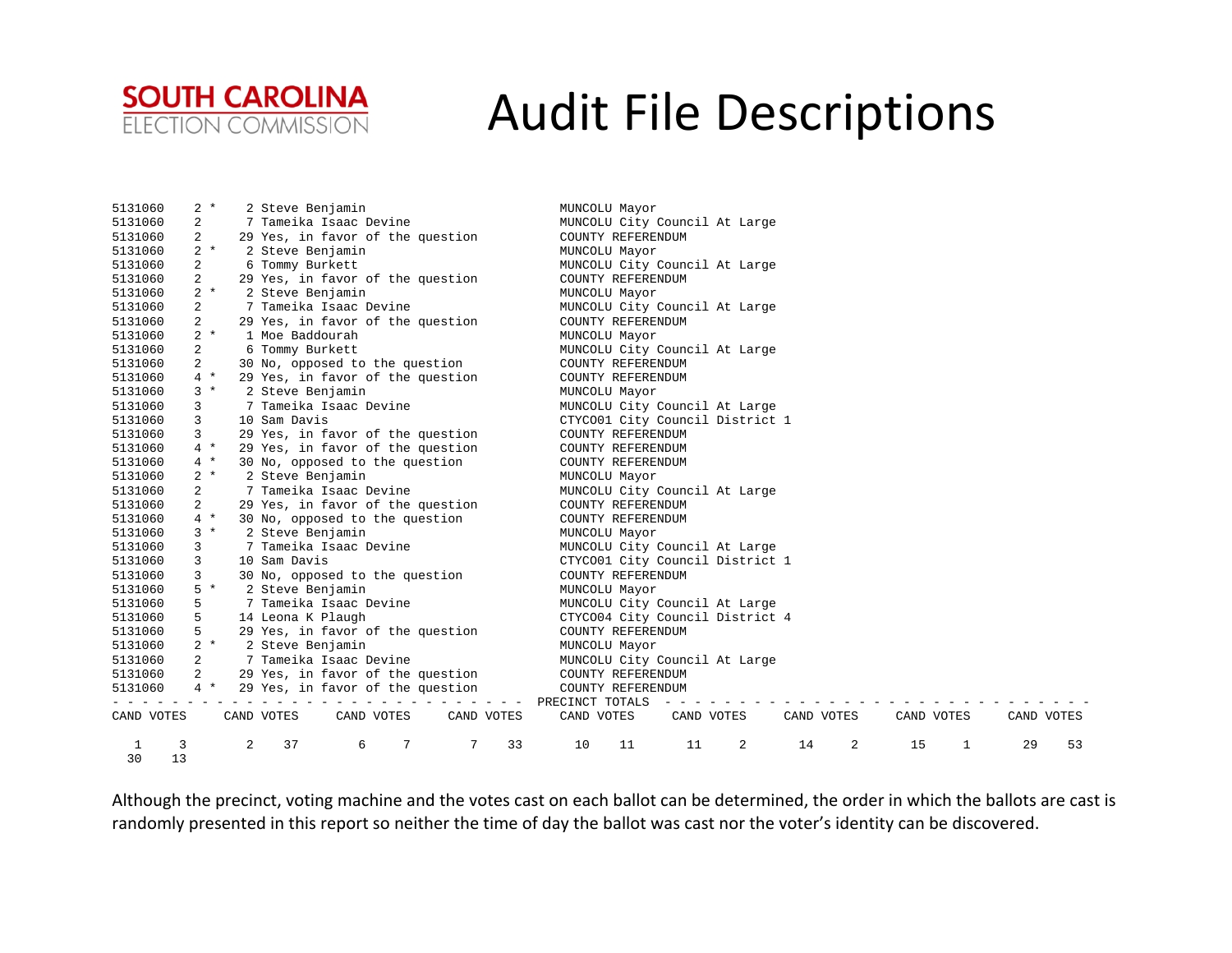

### **The EL152 Event Log**

EL152 Event Log is <sup>a</sup> record of every event or operation that occurred on every iVotronic voting machine used in the election. Each machine is reported sequentially in ascending serial number order. Each event or operation on <sup>a</sup> machine is reported in chronological order.

Report Header

| $- \cdot$  | of time the report was created the precinct number and name and the Election ID |
|------------|---------------------------------------------------------------------------------|
| .          | Date                                                                            |
| First line | : and                                                                           |
| Second     | titles                                                                          |
| line       | Column                                                                          |

The Election ID contains eight characters and is NORMALLY the county number and the date of the election in the form of mmddyy.

The Votronic column contains the serial number of the iVotronic voting machine on which the event occurred, the PEB# column contains the serial number of the PEB (Personal Electronic Ballot, the device that is used to open <sup>a</sup> terminal session on the voting machine to perform an operation such as allowing <sup>a</sup> voter to cast his or her ballot), the Type column contains the type of PEB being used, normally SUP.

Date and time are read from an internal clock on each machine that can be set during the set up during the machine configuration prior to each election. If this operation is not performed or performed incorrectly during set up, the time and date will be incorrect.

| RUN DATE: 01/22/14 10:11 AM |        |                                               |                                                                                                                 |      | ELECTION ID: 42012114                                                                                                                                                                               |  |
|-----------------------------|--------|-----------------------------------------------|-----------------------------------------------------------------------------------------------------------------|------|-----------------------------------------------------------------------------------------------------------------------------------------------------------------------------------------------------|--|
| Votronic PEB#               |        | Type                                          | Date                                                                                                            | Time | Event                                                                                                                                                                                               |  |
| 5119365                     | 138511 | SUP<br>SUP<br><b>SUP</b><br>SUP<br><b>SUP</b> | 01/24/2013 15:22:20<br>01/24/2013 15:22:21<br>01/24/2013 15:22:25<br>01/24/2013 15:22:27<br>01/24/2013 15:27:27 |      | 0000601 Zero terminal config data<br>0001607 Clear-n-test term flash successful<br>0000116 Select: Configure Terminal<br>0000117 Select: Set Time and Date<br>0001656 Set terminal date and/or time |  |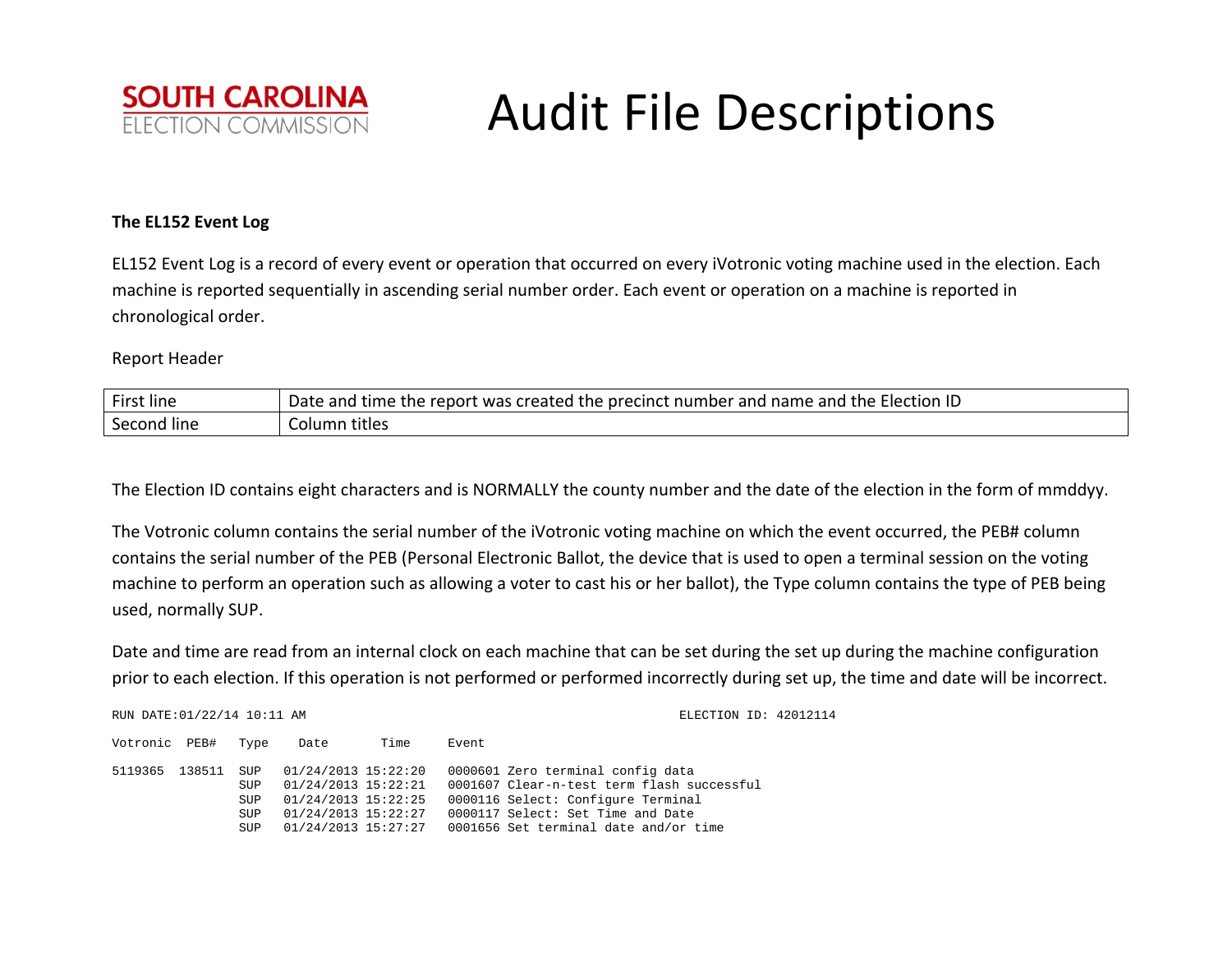

|        | SUP         | 01/24/2013 15:27:45                        |  | 0000117 Select: Set Time and Date                                                  |
|--------|-------------|--------------------------------------------|--|------------------------------------------------------------------------------------|
|        | SUP         | 01/24/2013 15:27:45                        |  | 0001656 Set terminal date and/or time                                              |
|        | SUP         | 01/24/2013 15:27:51                        |  | 0001633 Terminal shutdown                                                          |
|        | SUP         | 01/13/2014 13:48:30                        |  | 0001715 Super PEB type - clear and test                                            |
|        | SUP         | 01/13/2014 13:48:30                        |  | 0001649 Term - entered service menus                                               |
|        | SUP         | 01/13/2014 13:48:33                        |  | 0000114 Select: Setup & Configuration Menu                                         |
|        | SUP         | 01/13/2014 13:48:33                        |  | 0000300 Start password procedure                                                   |
|        | SUP         | 01/13/2014 13:49:05                        |  | 0000116 Select: Configure Terminal                                                 |
|        | SUP         | 01/13/2014 13:49:08                        |  | 0000117 Select: Set Time and Date                                                  |
|        | SUP         | $01/13/2014$ 13:58:08                      |  | 0001656 Set terminal date and/or time                                              |
|        | SUP         | 01/13/2014 13:58:14                        |  | 0001633 Terminal shutdown                                                          |
| 139391 | SUP         | 01/21/2014 06:44:12                        |  | 0002808 Terminal - opening state                                                   |
|        | SUP         | 01/21/2014 06:44:48                        |  | 0001303 Transfer PEB vote data to terminal                                         |
|        | SUP         | 01/21/2014 06:44:53                        |  | 0002804 Terminal - blank state                                                     |
|        | SUP         |                                            |  | 0002802 Terminal - open state                                                      |
|        | SUP         | 01/21/2014 06:44:53<br>01/21/2014 06:44:54 |  | 0002808 Terminal - opening state                                                   |
|        |             | 01/21/2014 06:44:54                        |  |                                                                                    |
|        | SUP         |                                            |  | 0001319 Update PEB's terminal record<br>0001303 Transfer PEB vote data to terminal |
|        | SUP         | 01/21/2014 06:44:54                        |  | 0001210 Transfer terminal vote data to PEB                                         |
|        | SUP         | 01/21/2014 06:44:57                        |  | 0001211 Terminal votes to PEB successful                                           |
|        | SUP         | 01/21/2014 06:45:22                        |  |                                                                                    |
|        | SUP         | 01/21/2014 06:45:30                        |  | 0002802 Terminal - open state                                                      |
|        | ${\tt SUP}$ | 01/21/2014 06:45:30                        |  | 0001672 Terminal Opened                                                            |
|        | SUP         | 01/21/2014 06:45:39                        |  | 0001633 Terminal shutdown                                                          |
| 138297 | SUP         | 01/21/2014 07:05:52                        |  | 0001510 Vote cast by voter                                                         |
|        | SUP         | 01/21/2014 07:07:22                        |  | 0001510 Vote cast by voter                                                         |
|        | SUP         | 01/21/2014 07:42:19                        |  | 0001721 PEB pulled while getting PEB type                                          |
|        | SUP         | 01/21/2014 07:42:19                        |  | 0002405 Failed to get PEB type                                                     |
|        | SUP         | 01/21/2014 07:42:19                        |  | 0000706 Failed to retrieve EQC from PEB                                            |
|        | SUP         | 01/21/2014 07:42:19                        |  | 0001635 Terminal shutdown - IPS exit                                               |
|        | SUP         | 01/21/2014 07:44:37                        |  | 0001510 Vote cast by voter                                                         |
| 151046 | SUP         | 01/21/2014 07:48:47                        |  | 0001510 Vote cast by voter                                                         |
|        | SUP         | 01/21/2014 08:14:40                        |  | 0001510 Vote cast by voter                                                         |
| 138297 | SUP         | 01/21/2014 08:18:16                        |  | 0001510 Vote cast by voter                                                         |
|        | SUP         | 01/21/2014 08:21:03                        |  | 0001510 Vote cast by voter                                                         |
| 151046 | SUP         | 01/21/2014 08:22:45                        |  | 0001510 Vote cast by voter                                                         |
|        | SUP         | 01/21/2014 08:26:54                        |  | 0001510 Vote cast by voter                                                         |
| 138297 | SUP         | 01/21/2014 08:30:02                        |  | 0001510 Vote cast by voter                                                         |
| 0      | UNK         | 01/21/2014 17:42:22                        |  | 0001721 PEB pulled while getting PEB type                                          |
|        | UNK         | 01/21/2014 17:42:22                        |  | 0002405 Failed to get PEB type                                                     |
|        | UNK         | 01/21/2014 17:42:22                        |  | 0002400 PEB access failed                                                          |
|        | UNK         | 01/21/2014 17:42:22                        |  | 0002400 PEB access failed                                                          |
|        | <b>UNK</b>  | 01/21/2014 17:42:24                        |  | 0002400 PEB access failed                                                          |
|        | UNK         | 01/21/2014 17:42:24                        |  | 0000706 Failed to retrieve EQC from PEB                                            |
| 138297 | SUP         | 01/21/2014 18:17:34                        |  | 0001510 Vote cast by voter                                                         |
|        | SUP         | 01/21/2014 18:21:39                        |  | 0001510 Vote cast by voter                                                         |
|        | SUP         | 01/21/2014 18:32:15                        |  | 0001510 Vote cast by voter                                                         |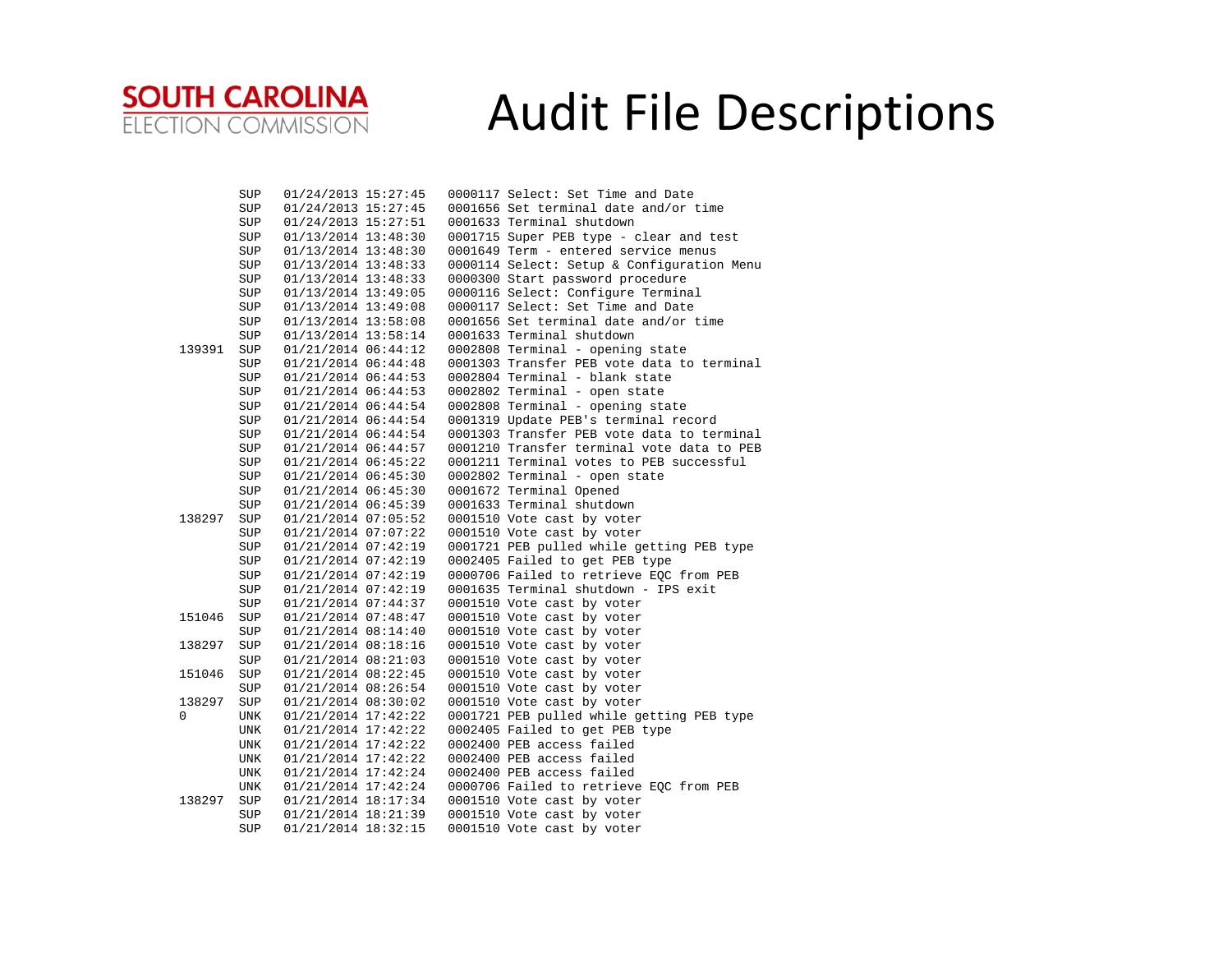

| 151046 | SUP        | 01/21/2014 18:45:32 |  | 0001510 Vote cast by voter                       |
|--------|------------|---------------------|--|--------------------------------------------------|
|        | SUP        | 01/21/2014 18:49:22 |  | 0001510 Vote cast by voter                       |
|        | SUP        | 01/21/2014 18:54:53 |  | 0001510 Vote cast by voter                       |
| 139391 | SUP        | 01/21/2014 19:00:25 |  | 0002810 Terminal - time to close voting          |
|        | SUP        | 01/21/2014 19:00:29 |  | 0001626 Close terminal                           |
|        | SUP        | 01/21/2014 19:00:29 |  | 0002809 Terminal - closing state                 |
|        | <b>SUP</b> | 01/21/2014 19:00:29 |  | 0001221 Collect terminal vote data to PEB        |
|        | SUP        | 01/21/2014 19:00:48 |  | 0001303 Transfer PEB vote data to terminal       |
|        | SUP        | 01/21/2014 19:00:55 |  | 0001208 Merge terminal & PEB vote data           |
|        | SUP        | 01/21/2014 19:00:57 |  | 0002802 Terminal - open state                    |
|        | SUP        | 01/21/2014 19:00:57 |  | 0002803 Terminal - closed state                  |
|        | SUP        | 01/21/2014 19:00:57 |  | 0002809 Terminal - closing state                 |
|        | SUP        | 01/21/2014 19:01:01 |  | 0001210 Transfer terminal vote data to PEB       |
|        | SUP        | 01/21/2014 19:01:27 |  | 0001211 Terminal votes to PEB successful         |
|        | SUP        | 01/21/2014 19:01:27 |  | 0001214 Transfer terminal writein data to PEB    |
|        | SUP        | 01/21/2014 19:01:34 |  | 0001215 Terminal write-in data to PEB successful |
|        | SUP        | 01/21/2014 19:01:34 |  | 0001222 Terminal vote collection successful      |
|        | SUP        | 01/21/2014 19:01:35 |  | 0002803 Terminal - closed state                  |
|        | SUP        | 01/21/2014 19:01:35 |  | 0001673 Terminal Closed                          |
|        | SUP        | 01/21/2014 19:01:43 |  | 0001401 Copy terminal flash audit data to CF     |
|        | <b>SUP</b> | 01/21/2014 19:01:43 |  | 0001400 Verify terminal flash audit data         |
|        | <b>SUP</b> | 01/21/2014 19:01:51 |  | 0001416 Copy audit data from TF 1 to CF          |

Each event has an event code and <sup>a</sup> description of the event. The log segment shown above shows <sup>a</sup> typical set of events or operations that occur on <sup>a</sup> single machine during an election. The first message is always "0000601 Zero terminal config data" and the last is always "0001416 Copy audit data from TF 1 to CF".

Note: there are <sup>a</sup> couple of event sequences that are created by improper insertion of the PEB into the voting machine. Usually the PEB is pulled before it has <sup>a</sup> chance to handshake properly with the voting machine. Depending of the timing of that pulling, <sup>a</sup> sequence similar to the sequences below can be generated.

| SUP        | 01/21/2014 12:37:46 |  | 0002400 PEB access failed                   |
|------------|---------------------|--|---------------------------------------------|
| SUP        | 01/21/2014 12:37:46 |  | 0000706 Failed to retrieve EOC from PEB     |
| <b>SUP</b> | 01/21/2014 12:37:46 |  | 0001635 Terminal shutdown - IPS exit        |
| <b>SUP</b> | 01/21/2014 16:03:43 |  | 0001720 PEB pulled during PEB block verify  |
| SUP        | 01/21/2014 16:03:43 |  | 0002210 PEB block CRC error                 |
| <b>SUP</b> | 01/21/2014 16:03:43 |  | 0001302 Failed to get PEB vote header block |
| SUP        | 01/21/2014 16:03:44 |  | 0002400 PEB access failed                   |
| <b>SUP</b> | 01/21/2014 16:03:44 |  | 0000706 Failed to retrieve EOC from PEB     |